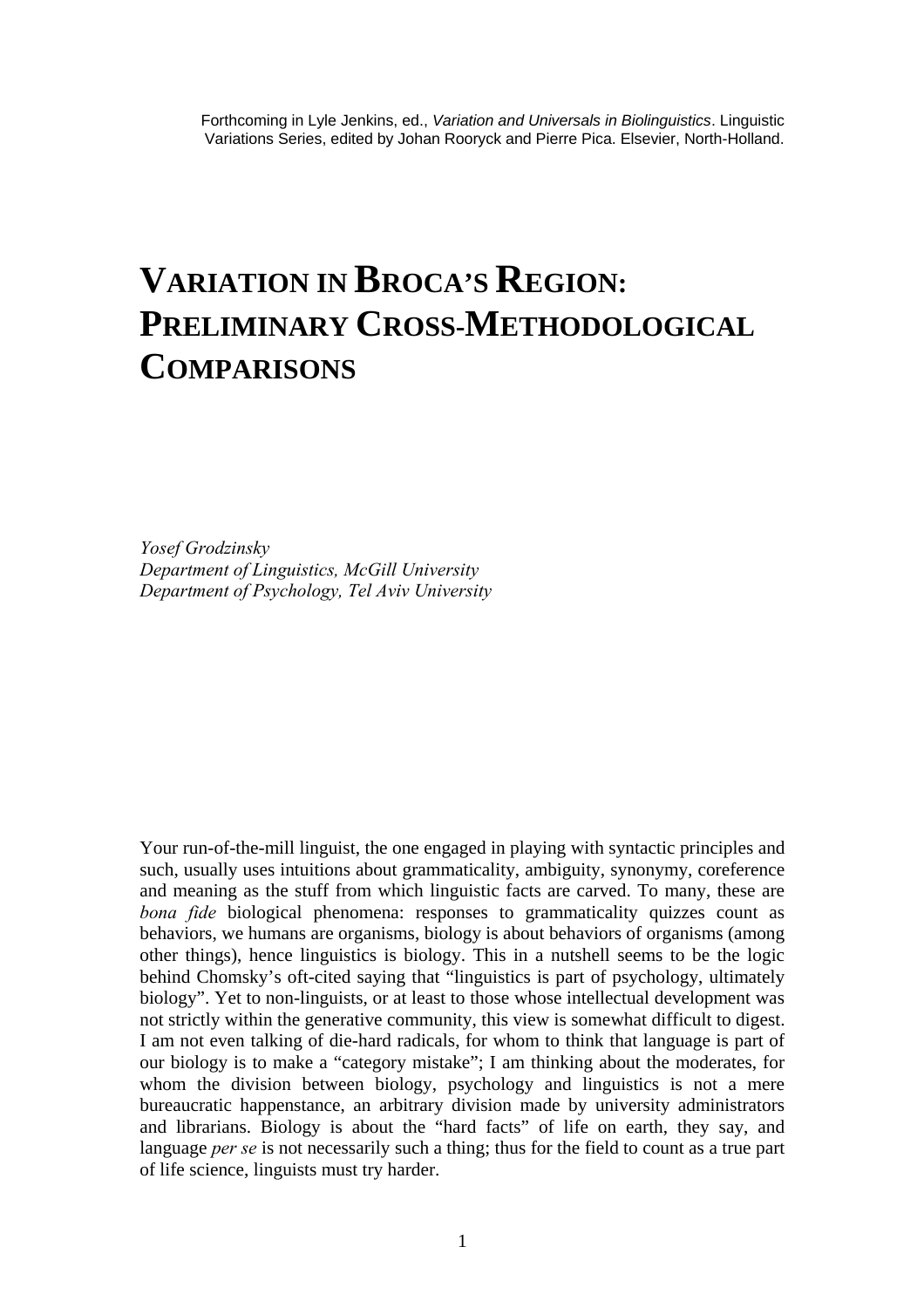It is in this context that *The Genetics of Language* conference was set, I think. But it is not the only backdrop. It was also set in light of seemingly "harder" empirical evidence, amassed over the past 30 years or so by psychologists, neurologists, and perhaps geneticists, that provides important hints that language is a truly biological entity, hints that come from varied, sometimes unexpected empirical angles. New approaches, novel experimental methods and advanced scientific instruments have yielded new sources of empirical evidence, which will, one hopes, not only play a central role in future linguistic theorizing, but also help bridge the gap between disciplines. In this brief paper I would like to go over a couple of such approaches.

I don't know much about genetics, but for a while, I've dabbled in representational and neural aspects of syntax. My comments will be thus confined to the neurological underpinnings of human syntactic ability. I will tell you in brief what we now know about these, and how we came to know it.

#### **1. Modularity in Anatomy and Linguistics**

Linguists often talk about the modular structure of linguistic theory. Jerry Fodor's monograph (1983) emphasized modularity as an issue in cognitive science as well. Less known is the long history of this concept in anatomy. Paul Broca  $-$  a founding father of aphasiology – was engaged in a fierce debate on this matter already in the 1860s. His (rather compelling) case for a distinct anatomical region for language, met a fierce opponent, Pierre Flourens, who put forth the argument that the brain makes neither functional nor structural distinctions (and who also beat Victor Hugo in a contest for a seat in the Académie Française). The notion they debated was quite similar to present day modularity, and like now, the debate was empirical in nature – both Broca and Flourens referred to pathological data, discussing the relation between selectively impaired behaviors of brain-damaged patients, and lesion sites as revealed by post-mortem operations. Broca observed selective loss of expressive language capacity subsequent to focal damage to the left frontal lobe (or more accurately, the foot of the  $3<sup>rd</sup>$  gyral convolution thereof), to which Flourens retorted with counterevidence (if somewhat dubious) to show that damage to other regions had similar consequences (cf. Zeki, 1993, ch. 2, for an insightful and amusing review). Later, John Hughlings-Jackson, Sigmund Freud and others from the French school (Hughlings-Jackson, 1878; Freud, 1895; cf. Kandel *et al*., 2000, ch. 1, for a review) joined in, further promoting a "Holistic" view that permitted no distinctions among types of mental capacities and likewise denied the claim that brain areas specialize. For them, language was part of a general symbolic ability, which resided virtually everywhere in the brain.

This debate on Modularity marked the first round in a series, to be continued throughout the years to come. For just before the turn of the  $20<sup>th</sup>$  century, the modularist position returned, this time from a micro-anatomical, rather than clinical, angle. Up to that time it was believed that the brain is not composed of cells, but is, rather, an undifferentiated part of the organism (at least at the microscopic level). Golgi devised new methods for the staining of neural tissue, which Ramón y Cajal used to produce the first microscopic evidence for the existence of basic building blocks – neurons. Without the Neuron Theory – a clearly modular notion, it is difficult to see how any physiological justification could be given to a modular theory of cognition. Brodmann subsequently carried out a microscopic morphological analysis of the brain, his findings further supporting a modularist position. He succeeded in distinguishing among cortical regions on the basis of differences in the spatial arrangement, density, shape and connectivity of cells within these regions. His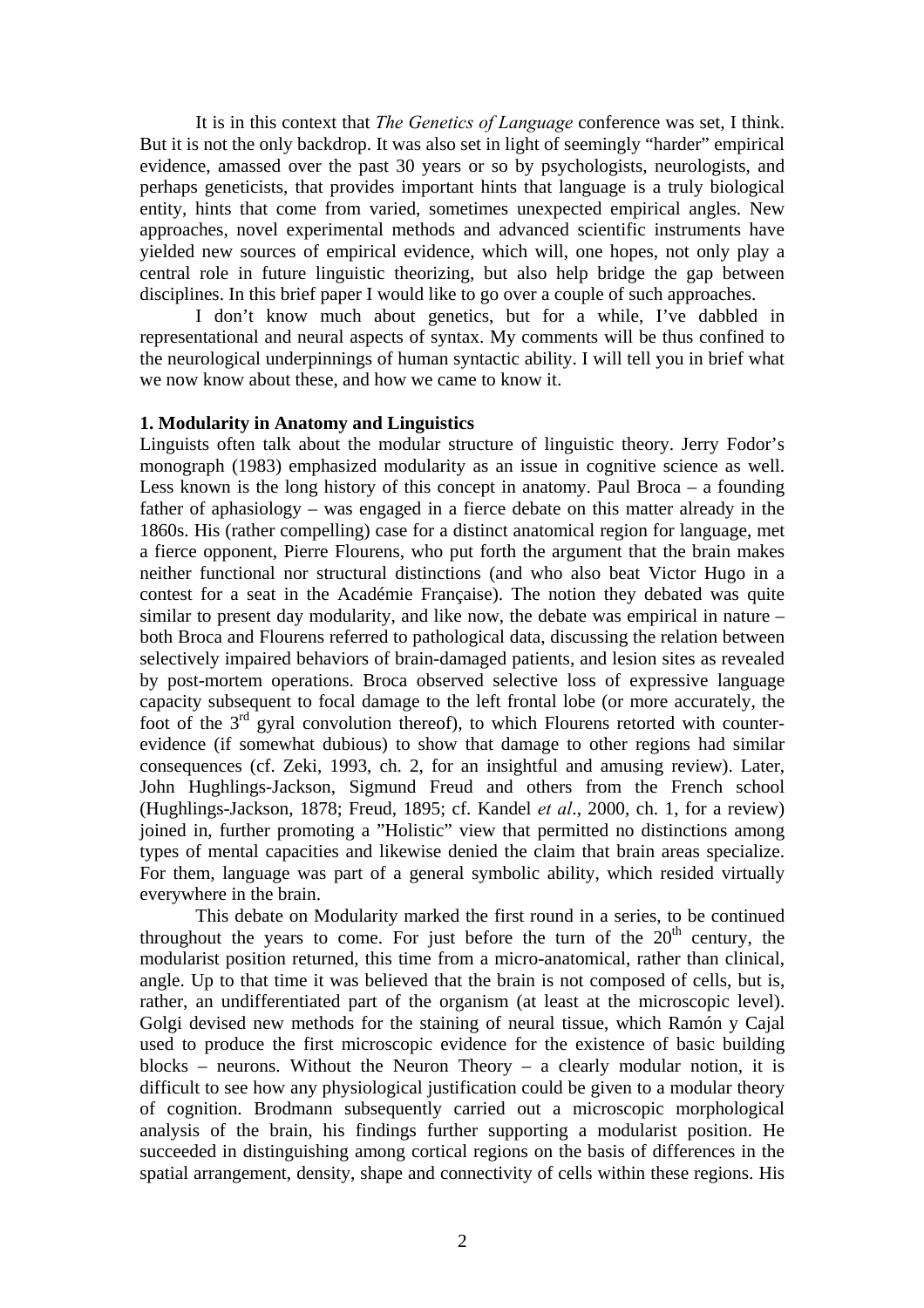work culminated in a famous partitioning and numbering of the human cortex into cytoarchitectonically defined regions, as in Figure 1 (see Amunts & Zilles, 2001, for a recent review).



Figure 1: Brodmann's division of the left cortical surface into numbered areas (Broca's region is BA 44, 45)

Golgi, Ramón y Cajal and Brodmann are credited with much of the solid foundation on which current Functional Neuroanatomy is now based. Their ideas, methods, and speculations on functional divisions in cortex, and their views on structure/function relations, paved the way to current thinking. And still, this was not enough. The compelling empirical evidence these anatomists presented did not suppress the opposing view, championed by Karl Lashley (e.g., 1951). On the contrary, the anti-modular position, that language was nothing special – a mere reflection of a general sequencing skill – prevailed for most of the  $20<sup>th</sup>$  century in both psychology and neurology (hints of it can still be found in current textbooks).

Yet since the 1960s, it was becoming increasingly clear that Broca was right: language (or at least important parts thereof) lives in the left hemisphere (see Geschwind, 1965). The main source of evidence was lesion data – mostly aphasic deficits. Geschwind, reiterating Broca, Wernicke, and Lichtheim (cf. Lichtheim, 1885, for a famous presentation) claimed that language centers exist. As clinicians, he and his followers emphasized communicative skills, viewing language as a collection of activities, practiced in the service of communication: speaking, listening, reading, writing, naming, repetition, etc. The characterization of the language centers derived from this intuitive theory, as a cerebral center per activity is posited. The resulting theory of localization uses these activities as building blocks, taking them to be the essence of human linguistic capacity (cf. Geschwind, 1979, Damasio, 1992 for clinical perspectives).

#### **2. From Neurology to Neurolinguistics**

The birth of a sub-discipline is not just an intellectual, but also a social event, and should be reported as such. It is difficult to grasp the evolution of neurolinguistics outside its historical context, and it is for this reason we should approach current thinking as an interim ending of an ongoing historical tale. So, the appearance of modern linguistic theory did not pass unnoticed. Inspired by *Zeitgeist*, psycholinguists in the 1970s began using theoretical and experimental tools borrowed from linguistics and psycholinguistics (e.g. Blumstein, 1972; Zurif & Caramazza, 1976). Not denying the relevance of activities humans engage in during communication, they began devising experiments that focused on linguistic distinctions that emanate from the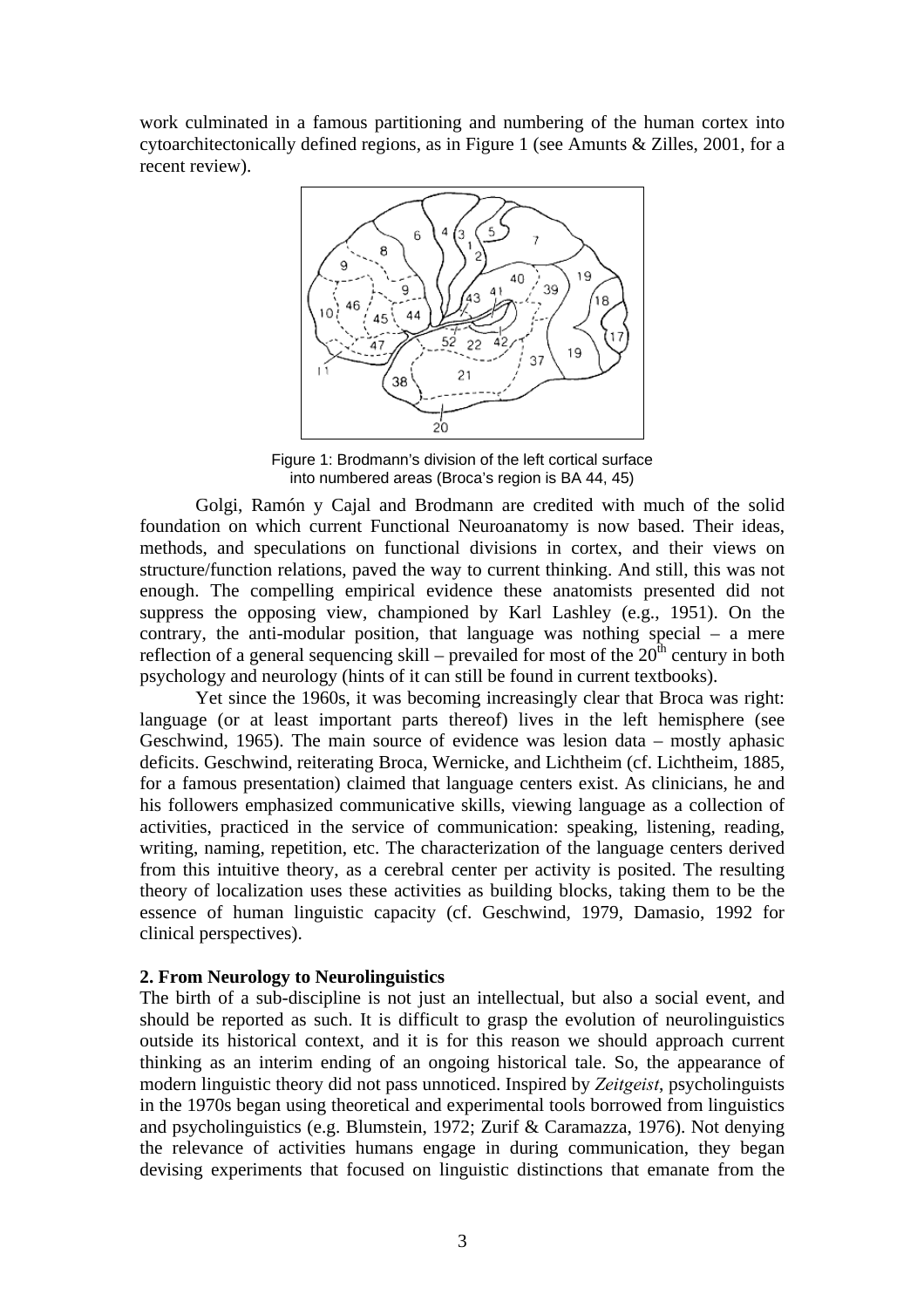new theoretical apparatus. Language was now seen as a piece of knowledge *about* structure, one that is organized in distinct components. The new experiments were fashioned accordingly: they aimed to test aphasics' abilities in phonology, morphology, syntax, and semantics. Soon thereafter, new findings were obtained, indicating that the brain distinguishes between types of linguistic information. These results could not be couched in the activity-based view, and the centers had to be "redefined" (Zurif, 1980): Each anatomical center was now said to contain devices used for the analysis and synthesis of linguistic objects. Roughly, Broca's region (Brodmann's Area BA 44,45,47, see Fig. 1) was said to house syntax (for both receptive and productive language), while semantics was to reside in Wernicke's area (BA 22, 42, 39). This shift marked a new kind of debate: while earlier ones were about Modularism vs. Holism, at issue now was the proper unit of analysis of brain/language relations.

Yet as findings accumulated – from different tasks, languages, stimulus types, and laboratories – new contradictions began to surface: in some cases, Wernicke's aphasics showed syntactic disturbances; Broca's patients, on the other hand, while failing certain tasks that probed syntactic abilities, succeeded in others. Serious doubts were cast on the new model, in which Broca's (but not Wernicke's) area supports receptive syntactic mechanisms. Finer linguistic concepts had to be introduced. At long last, linguistics and neuroscience were beginning to come closer, and harbingers of a new discipline – Neurolinguistics – were appearing, with the goal of mapping linguistic abilities onto cerebral cortex in a manner that takes linguistic theory as a central tool to describe behavior; at the same time new methods, techniques, and concepts to study the brain were put to use. The next section briefly reviews the main sources of neurological evidence that are currently available.

# **3. A Quick Typology of Experimental Neurolinguistic Arguments**

*3.1. Lesion/aphasia studies through the measurement and analysis of errors*: focal brain damage may selectively impair the linguistic system, and the resulting pattern of impairment and sparing may be gleaned from linguistically-guided investigations into the patients' aberrant language behavior. Impairment to a particular rule system is isolated and linked to the damaged brain region. This is the "new localization" of grammar in the brain. Conversely, the lesion-based method provides an insight to the way the brain carves out linguistic ability, thereby providing critical neurobiological information as to the internal structure of linguistic rule systems.

Since Roman Jakobson's famous study (1941) of language deficits in childhood and aphasia and the their implications to phonological theory (see Grodzinsky, 1990, ch. 6, for a reconsideration), a number of linguistic claims have been made, based on aphasia data (in phonology, Blumstein 1972; in morphology, Badeker & Caramazza, 1998; in syntax, Avrutin, 2000; 2001; Friedmann, 1994, 1998; Grodzinsky, 1984; 1990; 2000a; Grodzinsky *et al*., 1993; Lonzi & Luzzatti, 1993). These works have also benefited from studies of the (deviant) time-course of sentence comprehension in aphasia (cf. Shapiro *et al*., 1993; Zurif, 1995 for prominent examples).

*3.2. Electrophysiological correlates of cognitive activity through ERP and MEG*: cognitive activity has certain electrophysiological reflexes, monitored by EEG, or by changes to the magnetic field that these reflexes induce. This type of response can be evoked (ERP) and investigations have linked certain patterns to specific types of stimuli. Distinctions among types of phonological and syntactic information are found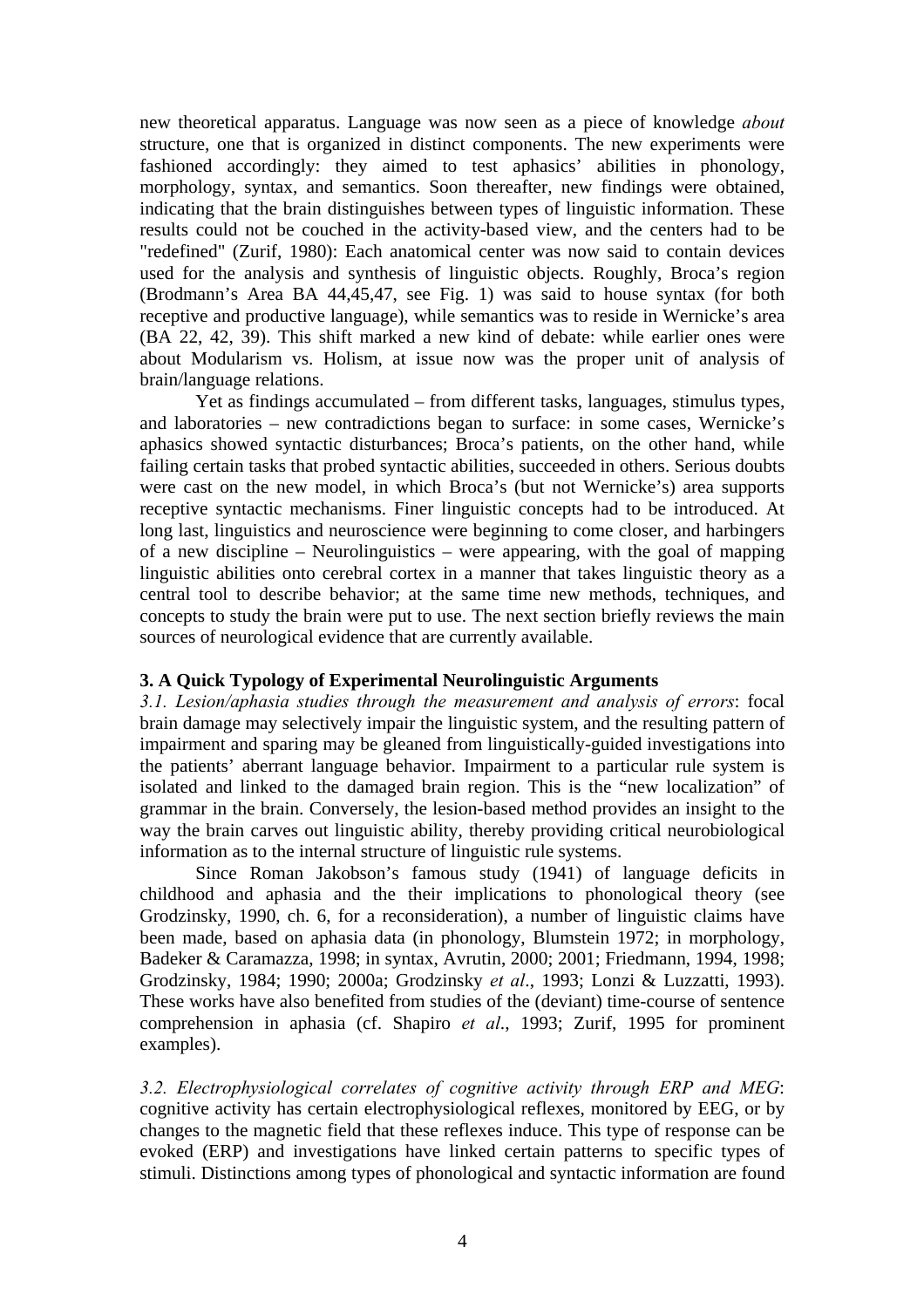in both time and space. MEG experiments, for example, have shown that phonological analysis takes place remarkably early on. Phillips *et al*. (2000) used MEG to record brain activity while subjects were listening to a "phonetic" versus a "phonological" condition. A finding of an all-or-nothing property of phonological category membership, as opposed to phonetic stimuli, indicated that early analytic processes operate over discrete categories.

 In ERP studies of syntax, electrophysiological response is typically recorded while subjects listen to ungrammatical strings that contain violations of different syntactic principles. Recorded brain responses differ in direction (positive vs. negative), timing (200, 400 or 600msec after stimulus presentation), and general location in space (as mapped by scalp electrodes), thereby making the dissociation of syntactic processes possible. While the spatial localizing value of this method is relatively low, its temporal resolution is remarkable, and has led to the discovery of important distinctions among syntactic rule types (Neville *et al*., 1991; Kluender & Kutas, 1993; Fiebach *et al*., 2002).

*3.3. Blood Oxygenation Level Dependent (BOLD) signal as monitored in PET and fMRI*: Brain regions engaged in cognitive activity demand higher oxygen levels, increasing blood flow into these regions (albeit with some delay). Change in blood flow is detected by advanced instruments: fMRI measures minute changes in magnetic field that increased blood flow causes; when molecules with unstable isotopes are injected into the circulation, PET can detect their radioactive mark in cerebral areas in which their concentration increases due to oxygen demands. These techniques provide good spatial (but poor temporal) resolution, and the experimenter can carry out comparisons between stimulus types in terms of the location and intensity of the signal they evoke. Syntactic stimuli of various sorts can be thus investigated (Just *et al.*, 1996; Stromswold *et al.*, 1996; Embik *et al*., 2000; Ben Shachar *et al*., in press; Röder *et al*., 2002).

Below I present two neurolinguistic arguments in some detail, and describe some interesting problems that ensue, each presented with an outline of a solution. I focus on cross-linguistic deficit analyses in aphasia, and on recent studies in the functional imaging of syntax, in an attempt to seek convergence among seemingly disparate sets of findings. I argue that the two methodologies produce highly consistent results, all leading to the conclusion that the Left Inferior Frontal Gyrus (LIFG, also known as Broca's region) is critically involved in the computation of phrasal movement in receptive language.

# **4. Damage to LIFG Results in a receptive Deficit to XP-movement**

## *4.1. Trace-Deletion: The Basics*

Left Broca's region is topographically the triangular and opercular parts of the left inferior frontal gyrus (LIFG), or Brodmann's areas (BA) 44,45, respectively (see Fig 1). Focal insult to the vicinity of this region impairs linguistic ability in highly specific ways. The aetiology of this condition may be stroke, hemorrhage, protrusion wound, tumor or excision of tissue. Work carried out in many laboratories, through varied experimental methods and on several languages, has indicated that the receptive abilities of Broca's aphasic patients in the syntactic domain are compromised in that they are unable to link traces to (phrasal) antecedents, whereas other syntactic abilities remain intact. The various formulations of this claim have become known as the Trace-Deletion Hypothesis (TDH, Grodzinsky, 1984; 1986;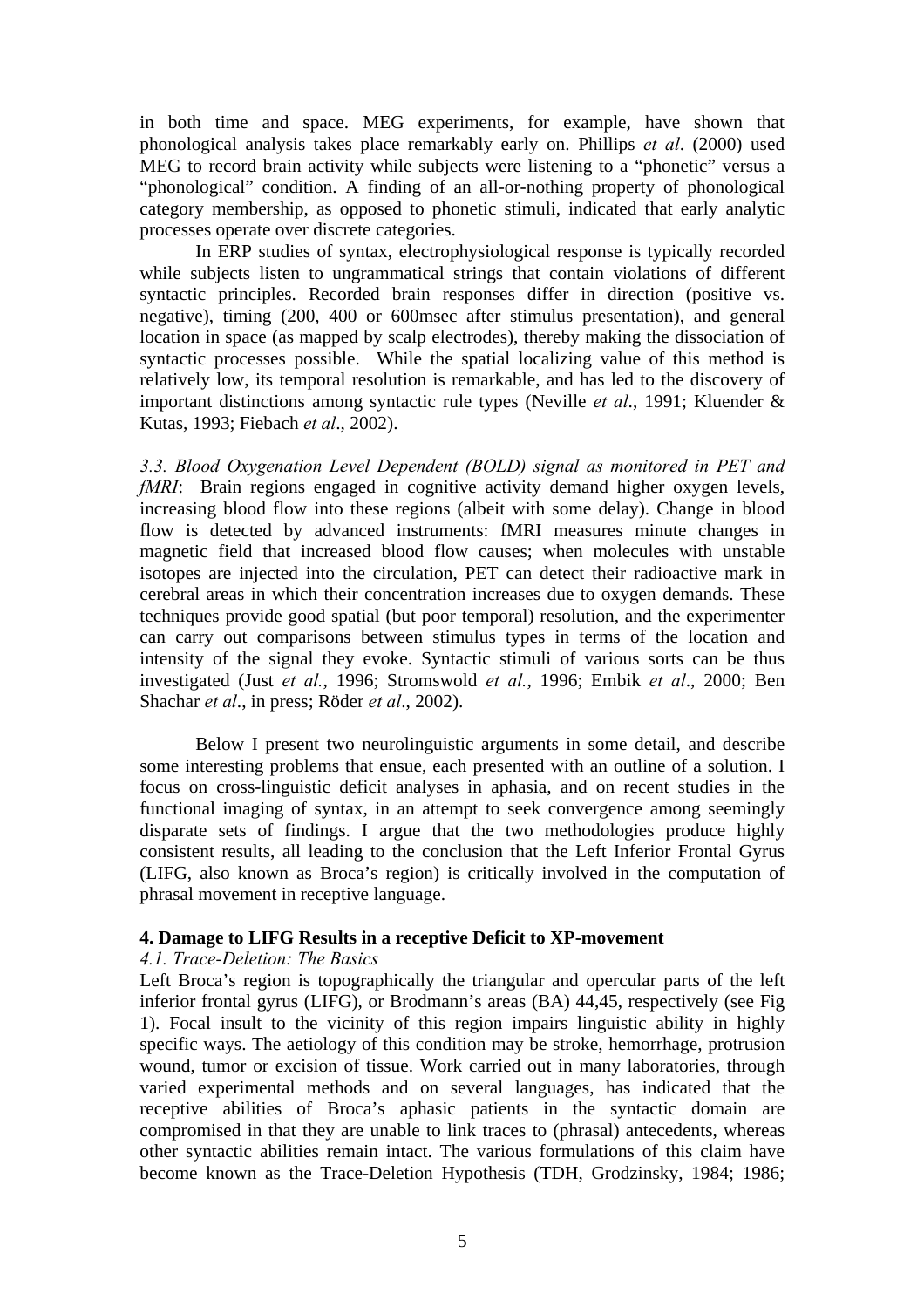1995; 2000a). The basic observation has been that Broca's aphasics suffer comprehension difficulties only when phrasal movement takes places, that they fail to determine the grammatical status of sentences once traces are critically necessary, yet that they are quite successful in both comprehension and judgment of other constructions. When asked to match sentences to pictures in a binary choice experimental design (i.e., on tasks that require the matching of 2 arguments in a sentence to 2 actors in a scene, which amounts to a  $\theta$ -role assignment task), their performance on the structures in (1) is at chance level (as measured by tests that consist of 10-20 trials per construction type), yet they are well above chance in comprehending the controls in (2), whose representations contain no movement (for the moment, I ignore movement of the subject from [Spec,VP] to [Spec, IP] and other string vacuous movement; see below; see also Grodzinsky, in preparation a). Further, their ability to link reflexives to their antecedents is intact; they also correctly rule out the binding of a pronoun to a local antecedent (3) (except when the antecedent is an R-expression, hence subject, perhaps, to constraints that go beyond the binding conditions, as well as beyond the scope of this paper, see Grodzinsky *et al.*, 1993), indicating that their deficit is restricted to movement (and is not a result of a generic "working memory" deficit, or an overall linking failure, e.g., Caplan & Waters, 1999). Also, upon being asked to judge the grammaticality of sentences as in (4), they vacillate. Thus, they fail to consistently accept the (i) cases, and conversely, to detect the ungrammaticality of the (ii) cases – violations of *SuperRaising, that-trace*, and *Superiority* (4). By contrast, they are quite agile when request to determine the grammatical status of constructions whose status does not depend on traces of XPmovement (5). Finally, they successfully determine the status of constructions that involve head-movement (6) (Grodzinsky & Finkel, 1998; see Lima & Novaes, 2000 for a replication in Brazilian Portuguese).

# *Chance comprehension*

- (1) a. The man that the woman is chasing is tall
	- b. Show me the man who the woman is chasing
	- c. It is the man that the woman is chasing
	- d. The man is chased by the woman

## *Above-chance comprehension*

- (2) a. The woman who is chasing the man is tall
	- b. Show me the woman who is chasing the man
	- c. It is the woman that is chasing the man
	- d. The woman is chasing the man
- (3) a. This is Goldilocks. This is Mama Bear. Is Mama Bear touching herself? b. This is Goldilocks. This is Mama Bear. Is every Bear touching her?

# *Failed Determination of Grammatical Status*

- (4) a. (i) John seems likely to win
	- (ii) \*John seems that it is likely to win
	- b. (i) Which woman did David think saw John?
		- (ii) \*Which woman did David think that saw John?
	- c. (i) I don't know who saw what

(ii) \*I don't know what who saw

# *Successful Determination of Grammatical Status*

- (5) a. (i) Who did John see? (ii) \*Who did John see Joe?
	- b. (i) The children sang (ii) \*The children sang the ball over the fence
	- d. \*The children threw (ii) \*The children threw the ball over the fence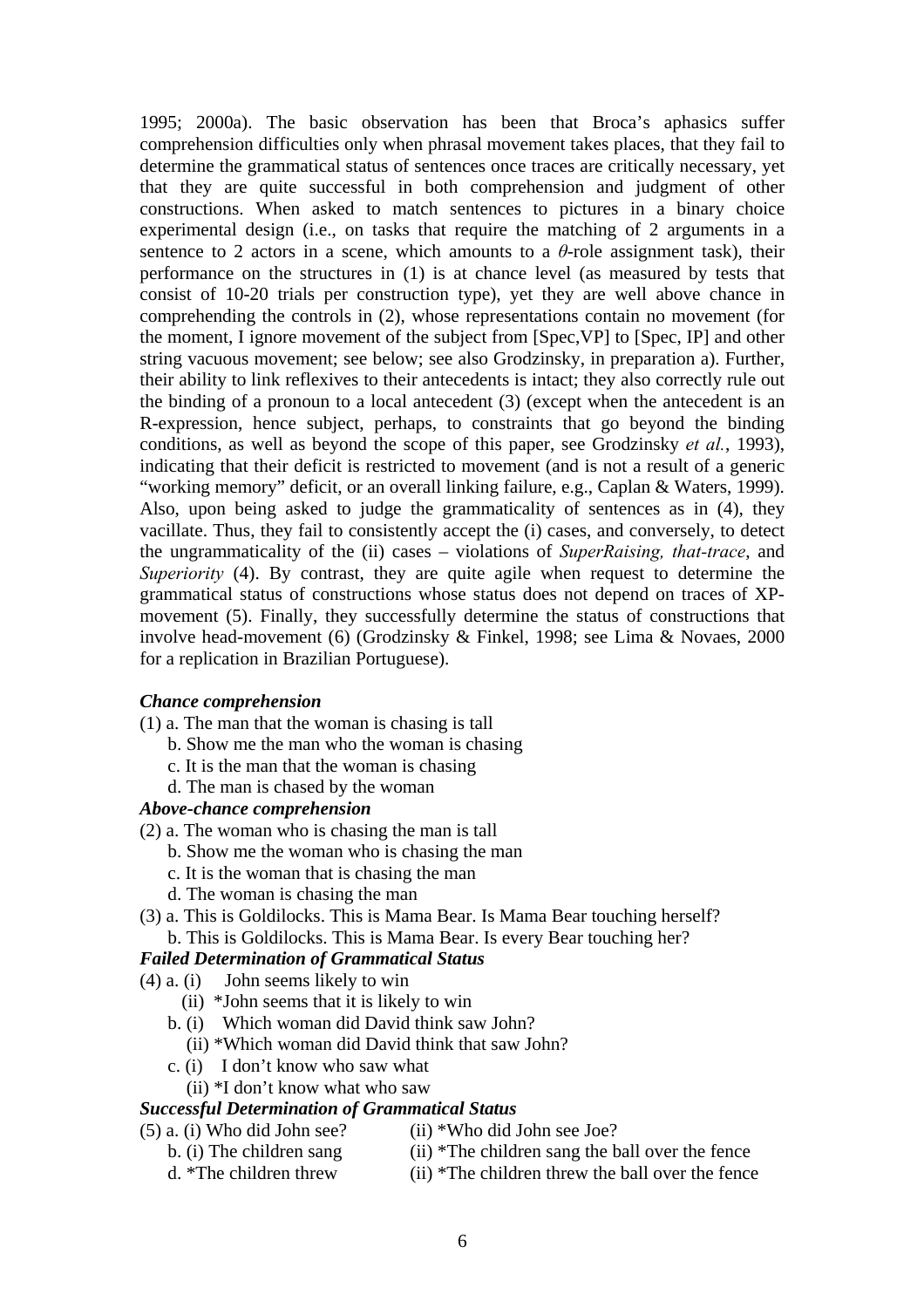(6) a. (i) Could they have left town? (ii) \*Have they could leave town? b. (i) John did not sit (ii) \*John sat not

This pattern of performance is rather intricate. The TDH claims that traces of XP movement are deleted from the patients' representations, receiving independent support from on-line processing investigations (cf. Zurif, 1995). Note that all traces are referred to in the traditional way, and that considerations pertaining to the copy theory of movement are suppressed (Chomsky, 1995; Bobaljik , 2002; Fox, 2002). On the cases thus far tested, the two approaches are indistinguishable. Thus, rather than dwell on this mater, I will focus on the central, robust result – a movement failure, which cuts across construction types, tasks, laboratories, and languages.

#### *4.2. Mapping Representations onto Performance*

Assuming trace-deletion, albeit limited to XP-traces, predicts the pattern of success and failure that the patients exhibit in grammaticality judgment: they fail when an ability to represent traces of XP-movement is critical (4), and succeed in detecting other violations (5)-(6). Yet, in the domain of comprehension, trace deletion does not predict the data. Such results cannot follow from linguistic distinctions in the usual way, because a syntactic distinction cannot in itself map onto performance level in an experiment that is aimed to detect errors. Thus, an explicit mapping from structural deficiency to behavior (=error rate) is necessary, in the form of a set of premises from which actual performances can be deduced. Mere trace-deletion, then, does not elucidate the chance performance on the constructions in (1). Moreover, as already noted, the patients' success in constructions that involve the movement of the VPinternal subject to [Spec, IP] is also left unaccounted for. Hence additional tools are needed, from which this intricate pattern would follow. As *θ*-assignment is the main task used in the above experiments, the solution derives the patients' aberrant performance from abnormal thematic representations they are said to possess. The main idea is to say that chance performance in a binary choice *θ*-selection task actually follows from a  $\theta$ -conflict. That is, the patient is receiving thematic information that indicates that both NPs in the sentence have the same *θ*-role, and hence can each be matched to any of the actors in the sentence. The task of the theoretician, then, is to specify the conditions that would bring about this representation. I.e., to create a situation in which the patient has to decide on agent and patient, yet in his or her mind, both candidate NPs are linked to the same *θ*-role. This situation should lead to a *θ*-conflict, which would lead to guessing on the task at issue. We might want to characterize the desirable scenario a bit more generally: Guessing behavior might follow when any 2 (potentially different) *θ*-roles were assigned to 2 NPs in a sentence, as long as both *θ*-roles are on a par on some universal thematic hierarchy. Here is how this result is obtained.

The interpretation of moved constituents depends crucially on traces; without traces, the semantic role of a moved constituent cannot be determined. Under the TDH, moved constituents (*italicized* and *bolded* below) are uninterpretable. Assume that in such a situation, a non-linguistic, linear order based cognitive strategy is invoked, in an attempt to salvage those uninterpreted NPs. The strategy links *θ*-roles to ( $\theta$ -less) serial positions thus:  $\langle NP_1$ =agent;  $NP_2$ =theme>. In English, the strategy will force moved constituents in a clause-initial position to be agents: They are moved, hence linked to a trace; trace-deletion hinders *θ*-assignment, and these NPs fall under the scope of the strategy. The idea is to view aphasic sentence interpretation as a composite process – an interaction between an incomplete (traceless) syntactic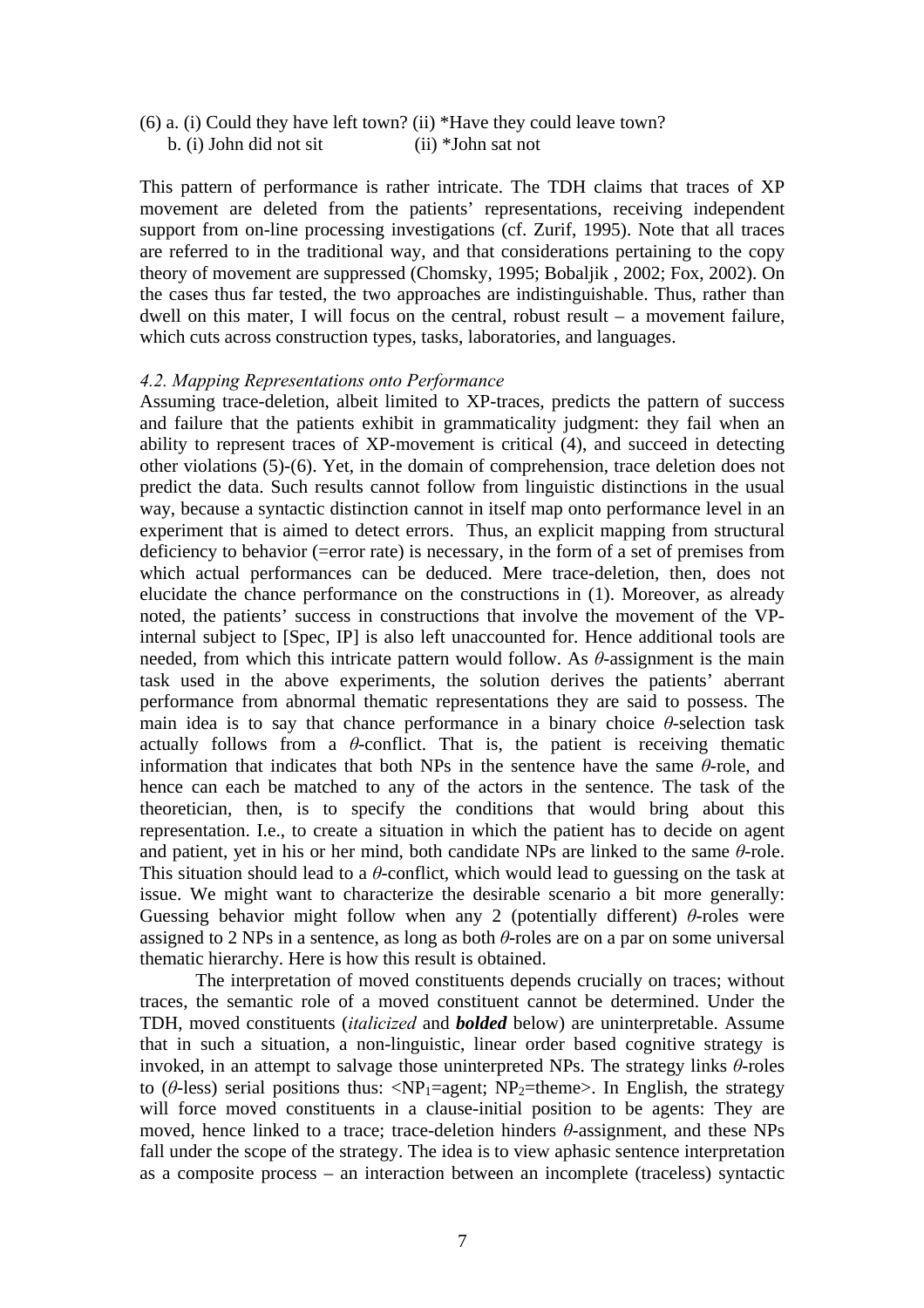representation that may lead to a partial thematic representation, and a compensatory cognitive strategy. In certain cases, for example, subject questions (7) or subject relative clauses (8), the default strategy should compensate correctly for the deficit: (7) a. **Which man** *t* touched Mary? *Above chance*

| $\langle \cdot \rangle$ over $\langle \cdot \rangle$ and what analyzed $\langle \cdot \rangle$ to the set $\langle \cdot \rangle$ and $\langle \cdot \rangle$ |               |
|---------------------------------------------------------------------------------------------------------------------------------------------------------------|---------------|
| b. Which man did Mary touch $t$ ?                                                                                                                             | <i>Chance</i> |
| (8) a. <b>The man</b> who $t$ is touching Mary is tall                                                                                                        | Above chance  |
| b. The man who Mary is touching $t$ is tall                                                                                                                   | <i>Chance</i> |

In the subject relative (8a), the object of the relative clause (*Mary*) is assigned the theme role without the mediation of a trace. The head of the relative (*the man*)*,* is moved, and receives its semantic interpretation (or thematic role) via the trace. A deleted trace render this process impossible in Broca's aphasia. Thus only the object ends up with a grammatically assigned role; to save the uninterpretable subject of the relative (*the man*), the strategy is invoked, assigning it the agent role. This interaction between (deficient) grammar and (non-grammatical) strategy yields the correct semantics:  $NP_1$ (*the man*)=agent by strategy, and  $NP_2$ (*Mary*) =theme by the remaining grammar. The same considerations hold of *which* subject questions (7a). By contrast, the TDH system predicts error in the object question (7b) and relative (8b): In these cases, an agent role is assigned to the subject of the relative or question (*Mary*), yet another agent role is assigned by the strategy to the moved object (acting subsequent to trace-deletion). Now the interaction between grammar and strategy gives rise to a misleading representation:  $NP_1$ (*the man*)=agent by strategy, and  $NP_2$ (*Mary*)=agent by the grammar. The result is a semantic representation with 2 potential agents for the depicted action, which predicts guessing behavior.

These assumptions lead to predictions that are borne out, confirmed once experiments are set up correctly so that they satisfy discourse requirements (although some of the data have been ignored here, for the sake of simplicity and focus, cf. Hickok and Avrutin, 1995; Grodzinsky, 1989). The TDH thus captures the selective nature of the comprehension deficit in Broca's aphasia.

We have ignored movement of subjects from [Spec, VP] to [Spec, IP]. Consider now a schematic solution to this problem: as the subject does not change its linear position relative to other major constituents in the string (at least in the cases for the data reviewed), the strategy compensates correctly, and above chance performance in active sentences is expected, as is indeed the case. A broad range of experimental results is derived, and with it a conclusion: Broca's region is critically involved in the representation of traces of movement.

#### *4.3. Cross Linguistic Variation*

It may be important to show that the comprehension problem in Broca's aphasia is not tied to a particular construction type (object relative, object question, passive, etc.), but is rather best accounted for by a to trace deletion cum default, i.e., the TDH. To show that, we bring up 3 arguments: 1. We show that despite their success in comprehension tasks with subject relatives (due to their use of the default strategy), there are tasks in which their problems surface, namely such tasks in which the strategy is of no use, or cannot be invoked. This is observed in real-time processing tasks. 2. We show that aphasics have comprehension problems in subject relatives in languages whose phrasal geometry is different from English.

 Consider real-time processing in the healthy brain. It has long been known that neurologically intact subjects access the antecedents to traces at the gap position in real-time. This is demonstrated by Cross-Modal Priming tests, in which subjects listen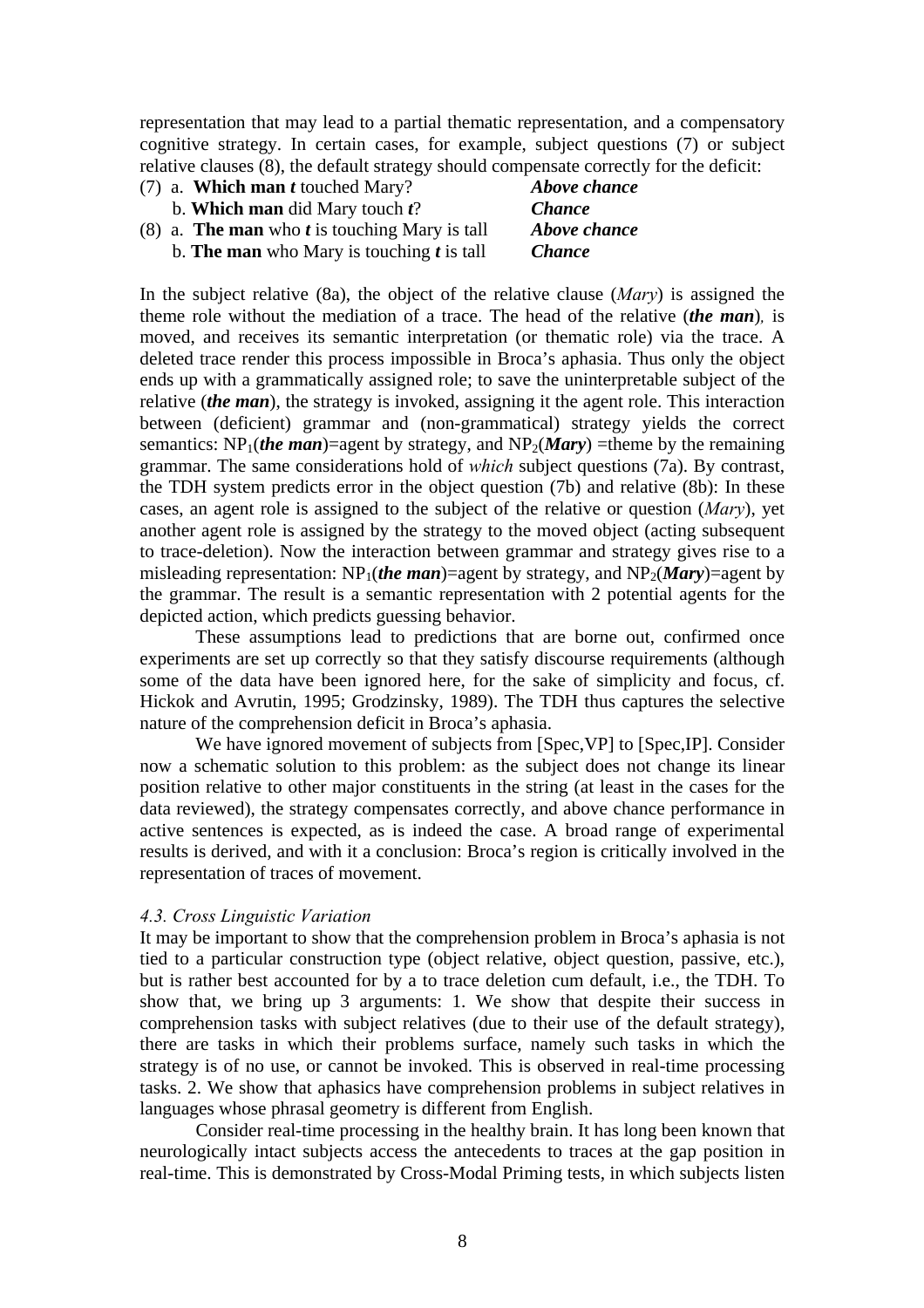to sentences such as (9a), and watch a screen, onto which a visual probe of the types in (b-d) may be projected at points 1, 2 or 3 in the sentence. Their task is to make a lexical decision on the visually presented item:

- (9) a. The passenger smiled at **the baby**<sup>*l*</sup> that the woman<sup>2</sup> in the pink jacket fed<sup>3</sup>  $\qquad$ 
	- at the train station
	- b. Diaper (related)
	- c. Horse (unrelated)
	- d. Strile (non-word)

At position  $(I)$  – immediately after the prime – access to the related target (9b) is obviously facilitated, and reaction times are shorter; at position (*2*), there is a decay to this effect, yet surprisingly, at  $(3)$ , there appears to be facilitation – the prime gets reactivated at the gap position (Love & Swinney, 1996).

When Broca's aphasics perform this task, they do not show normal priming at the gap (Zurif *et al*., 1993). This is in line with the TDH: If traces are deleted, they should not facilitate access to antecedents at the trace position. With that in mind, we can look at subject-gap relatives. If comprehension of such structures is intact, traces in subject position should be reactivated, and the normal reaction-time patterns should follow; otherwise, in this case, too, performance should be aberrant. Indeed, Broca's aphasics evidence abnormal performance in this case, indicating that their impairment is not construction-specific.

With this in mind, we can now move on and consider languages whose structural properties differ from English in ways that interact with the deficit in Broca's aphasia. Results obtained from a variety of language types lend support to the TDH in a surprising way. Consider Chinese, an otherwise SVO language, where heads of relative clauses (annotated by the subscript **h**) follow the relative (10a), (11a), unlike English in which they precede it (10b), (11b):

| $(10)$ a. [t zhuei gou] de <b>mau</b> <sub>h</sub> hen da       | <i>Chance</i> |
|-----------------------------------------------------------------|---------------|
| chased dog that cat very big                                    |               |
| b. the cath that [t chased the dog] was very big                | Above chance  |
| $(11)$ a. [mau zhuei t] de gou <sub>h</sub> hen xiao            | Above chance  |
| cat chased that dog very small                                  |               |
| b. the dog <sub>h</sub> that [the cat chased $t$ ] was very big | <i>Chance</i> |

This structural contrast leads to a remarkable prediction regarding performance in Broca's aphasia: Opposite English/Chinese performance patterns are expected. In English subject relatives, (repeated as (10b)), the head of the relative (*cat*) moves to the front (for concreteness, I assume a head-internal analysis of relative clauses, yet the analysis could be recast in other terms as well), lacks a role by the TDH, and is assigned agent by the strategy, which leads to a correct representation in which the cat indeed chases the dog. In Chinese (10a), the head (*mau*) also moves, yet to sentencefinal position, and the linear strategy assigns it the theme role. This representation has now two themes (*dog* and *cat*), and guessing follows. Similar considerations hold in object relatives (11a-b), and are left to the reader. This prediction is confirmed: The results in Chinese are a mirror-image of the English ones (Grodzinsky, 1989; Su, 2000; Law, 2000). The mirror-image results correlate with a relevant syntactic contrast between the two languages – the position of the relative head. The  $\theta$ -conflict now becomes a generalization, deriving chance performance from an agent/agent conflict in English relatives, and from theme/theme conflict in Chinese.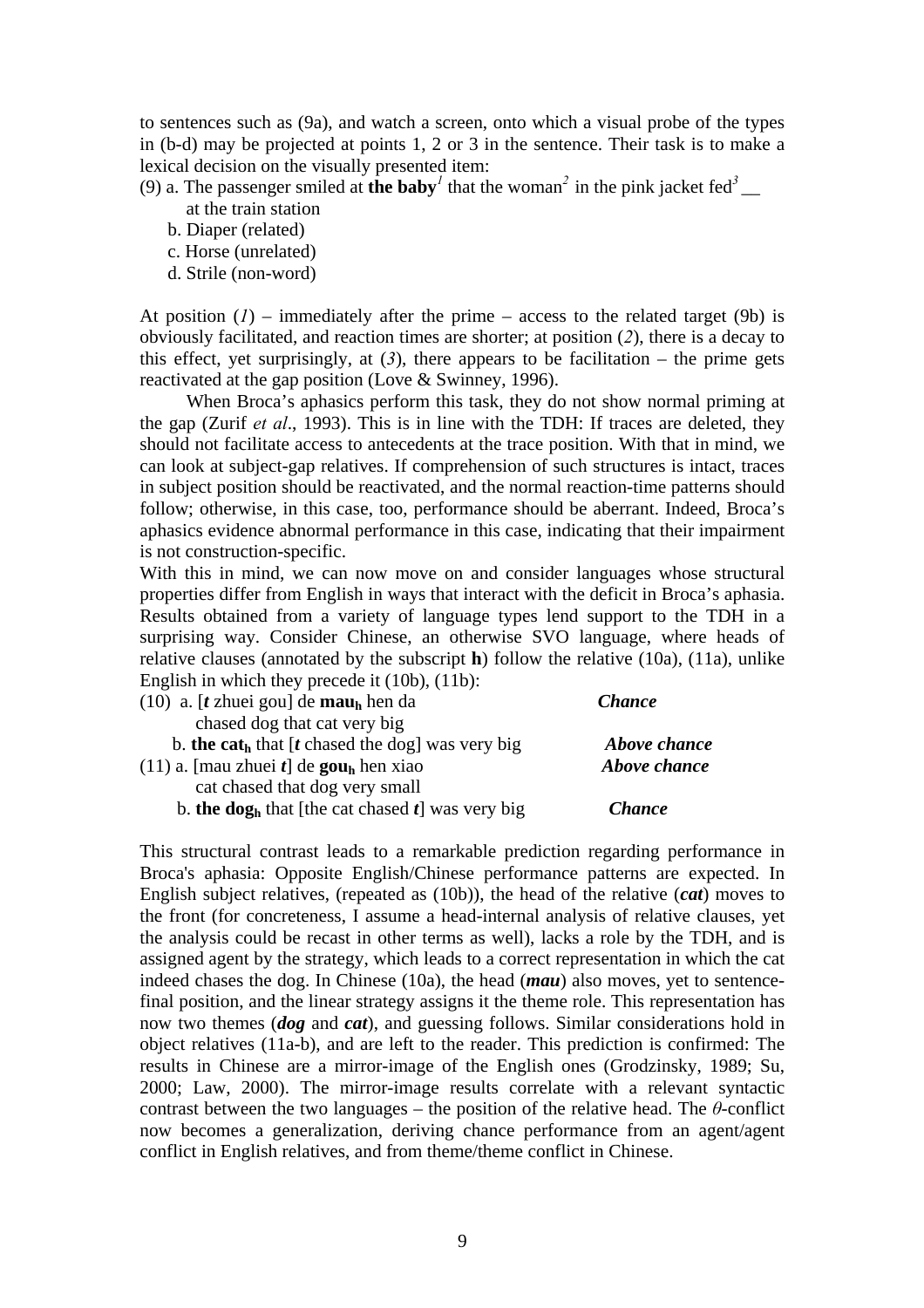Further intriguing cross-linguistic contrasts exist as well. Japanese scrambling, for example, results in 2 configurations:

(12) a. *Taro-ga Hanako-o nagutta Above chance* 

Taro hit Hanako

Subject Object Verb,

 b. *Hanako-o Taro-ga t nagutta Chance*  **Object** Subject *t* Verb.

As expected, Broca's aphasics are above-chance in comprehending (12a), and at chance level on (12b), in keeping with the TDH (Hagiwara & Kaplan, 1990). This result is robust, supported by a host of replications: it has also been obtained in Hebrew (Friedmann, 2000), Spanish, Korean (Beretta *et al*., 2001) and German (Burchert *et al*., 2001). These results are important: they indicate that scrambling and cases of XP-movement form a neurological natural class. Below, some neuroimaging results to the same effects will be discussed.

Further cross-linguistic contrasts are also documented. Passive, for one, does not always generate chance performance: Dutch aphasics by and large perform above chance (e.g., Friederici & Graetz, 1987). The TDH has been recently modified to account for the difference between the English and the Dutch patients' performance on this construction, a modification that carried over to account for some other related phenomena (Grodzinsky, 2000b). I will not dwell on this matter here.

# *4.4. Individual Variation and Quantitative Syntax*

The broad cross linguistic data coverage, and the variety of constructions handled by the TDH, do not resolve a nagging problem – that of individual variation. It has been the perception in aphasiology, that replication of comprehension test results is difficult. It has been pointed out that the evidential basis claim to support the TDH is shaky, because most experimental results cited above are non-replicable: Performances on passive have been found to vary greatly among patients in different studies, ranging from 30 to 100 percent correct; likewise, comprehension levels on actives have varied from 50-100% (Berndt et al., 1996). These observations have been used in support of the claim that Broca's aphasia does not characterize a homogeneous group, and should not be studied as such (Caramazza *et al*., 2001).

These claims are important. If the data are as dispersed as they appear, we should be very worried: That is, if behavioral aberrations among patients with the same lesion location vary arbitrarily, then there must be something fundamental that we are failing to understand about brain/behavior relations. We better check our basic assumptions, or try to devise new methods that would expose the reasons for the variation that is presumably observed. Perhaps we can find the right distance from which one must view these phenomena to discern regularity.

 My colleagues and I embarked on a two-pronged investigation, which I will briefly describe (see Grodzinsky, in preparation b, for details). First, we critically reviewed past replication failures for test design, patient diagnosis, test administration, and data analysis (Zurif & Piñango, 1999); in parallel, we devised a new quantitative approach to syntactic error analysis (Grodzinsky, Piñango, Zurif & Drai, 1999), in an attempt to understand the variation.

 The first issue that needed to be tackled is that of patient selection. As there are several aphasic syndromes, patients must be selected. In the absence of theoretically motivated diagnostics, the efficacy of a selection procedure can only be evaluated after the fact. The proof of the pudding, that is, is in the eating: So, while standard clinical selection procedures may not always be done on theoretically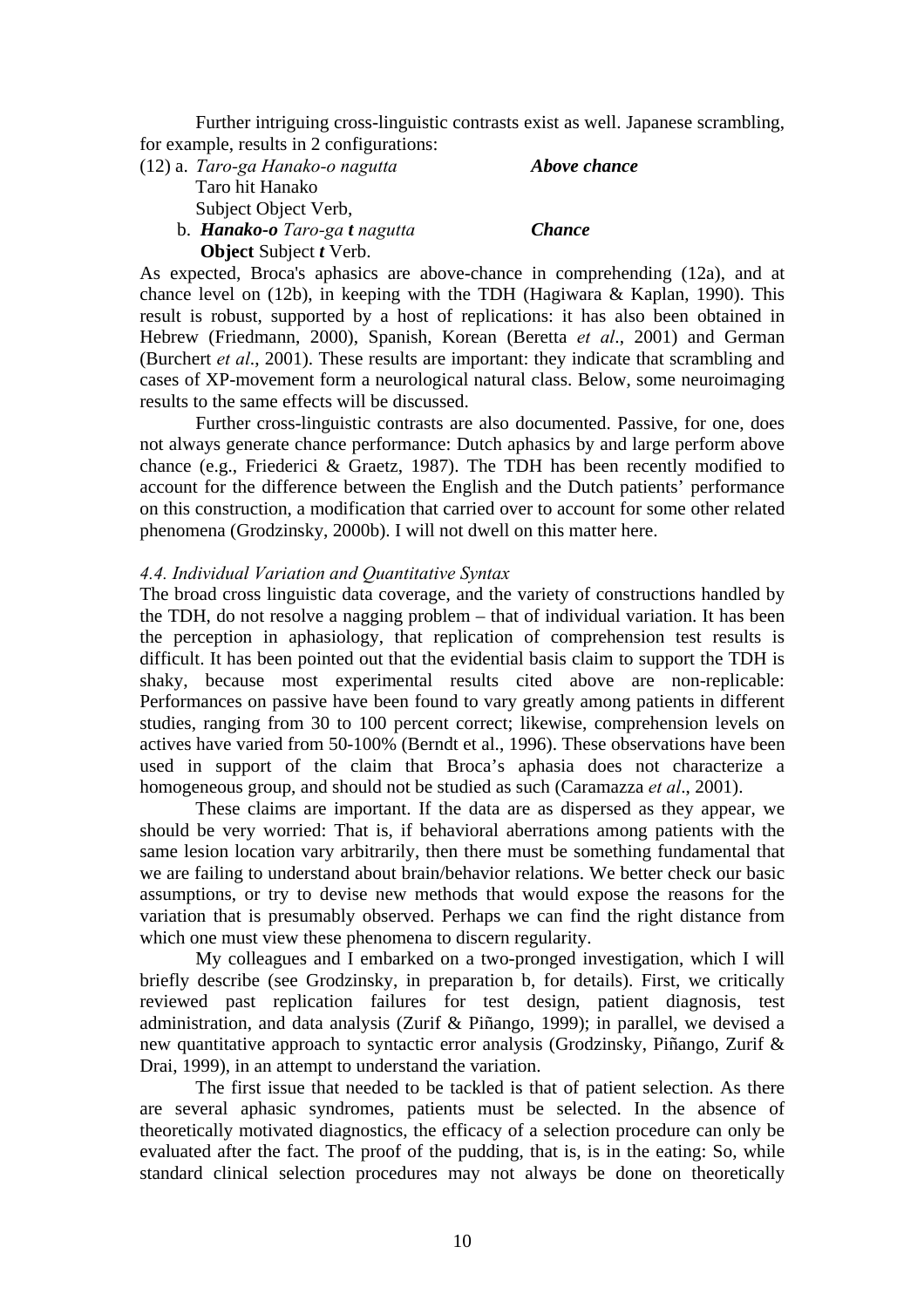principled ground (as Caramazza, 1984, has correctly argued), do seem to work. The study of clinically diagnosed Broca's aphasia, for one, seems to have produced consistent results across patient groups, laboratories, experimental approach and language. We thus used the Boston Diagnostic Aphasia Examination (Goodglass & Kaplan, 1983) or corresponding measures as the basic selection tool.

Next, we turned to patients' errors. Careful error analysis can discern robust patterns only in fairly large datasets. Complex logistics typically restrict aphasia experiments to small sample sizes (in terms of both number of subjects and trials per subject). We thus collapsed many studies together, charting construction type by percent correct in binary choice designs as detailed above (recall that the task is 2 arguments-to-2-actors matching, or a *θ*-selection task, hence it is binary; recall also that each construction type has 10-20 tokens, hence the data come in the form of percent or proportion correct per construction type). Above chance performance means being near perfect; chance scores are equivalent to the scores of an unbiased coin that is tossed *n* times, *n* the number of trials (=token sentences) per patient. A sample of *k* series (=patients) of *n* tosses (=responses), plotted as a frequency curve, should yield a normal (or binomial on certain assumptions) distribution, with a mean *µ*=*n/2*. In our case, a *# of patients* by *% correct* graph should yield a Gaussian with  $\mu$ =50%. The results of our compilation (currently consisting of scores for  $k=77$ Broca's aphasics) are rather striking. Figure 2 contains frequency curves for aphasics' performance on 2 groups of constructions, arranged by the performance level that the TDH attaches to them. The broken line plots the performance levels of aphasic speakers of several languages on constructions that the TDH predicts to be above chance – actives, subject relatives, subject questions, subject clefts etc. (ac-TDH items). The black line plots the rest: verbal passives, object relatives, object questions, object clefts, scrambled actives (in German, Spanish, Hebrew, Korean) and some more – all yielding at chance performance levels (c-TDH).



Figure 2: Frequency curves for the comprehension performance of 77 Broca's aphasics on 2 groups of structures

The broken line  $(\mu = 84.1\%)$  contains individual scores that are mostly over 80% correct (66/77 patients), that is, the patients are well above chance. The full line (*µ*=57.6%) tells a different story: Most scores (55/77) are 40-70% correct. Statistical analysis indicates that the two curves are significantly different from each other, and that the full curve is not distinguishable from chance (the broken line is, of course, see Drai & Grodzinsky, 2000a). We may now be coming close to understanding why the shapes of the 2 curves are so different, and why the range of variation on the c-TDH structures is greater than the ac-TDH items: The latter approaches 100% quasiasymptotically, while the former appears to have a bell-shaped distribution, with a mean around 50%, thereby reflecting chance performance, meaning that the patients behave as if they toss a coin before responding. If this is true, then the TDH is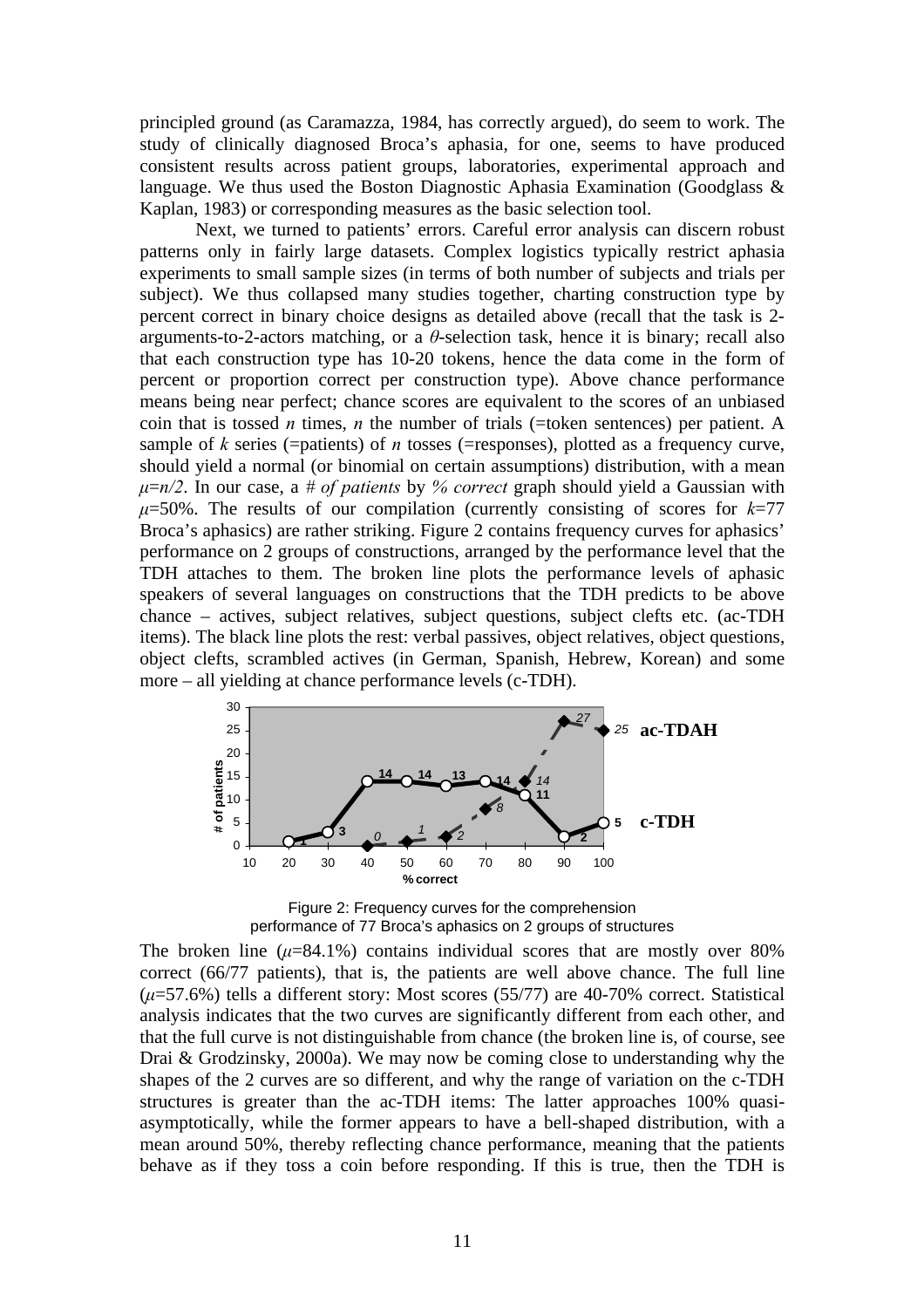vindicated, as this is precisely what it predicts. But we are not there yet: the precise shape of the c-TDH curve needs to be studied numerically. We thus embarked on a more detailed study of the properties of this curve.

As noted, there was in fact an independent motive to our investigation: The seemingly broad range of variation documented by the c-TDH curve has given rise to claims that it actually reflects a *mixed* group of performances, hence a non-uniform collection of subjects. The patients that were pooled together, on this view, do not suffer from the same illness, and as such cannot be considered a group (Caramazza *et al*., 2001). A numerical study of our curve enables an empirical test of this claim: We can now ask whether the distribution it describes has a single mode or is, rather, multi-modal. Unimodality would indicate a single group of performances; multimodality would open way to other interpretations, perhaps along the line of Caramazza *et al*.'s proposals – that the patients exhibit a mixed bag of symptoms, one of which is their performance on these constructions, and hence they can be grouped according to the different types of performance patterns they exhibited. To decide between these possibilities, a formal test is necessary. What is needed, then, is a method that determines whether a graph represents one group or more. Yet, as any *n*modal Gaussian curve can be described as consisting of  $n+1$  components (=modes, or groupings in the data), the question is not whether a move from an *n* to  $n+1$  modes is possible, but rather, whether it is *justified*. As basic scientific principles always call for maximal generalization, *ceteris paribus*, the increase in the number of modes (components) that an empirical curve is analyzed into must be done for a reason. In the present case, the reason could be empirical, that is, if numerical tests would indicate that an  $(n+1)$ -modal curve provides a better approximation of the data than an *n*-modal one.

To determine that, we used a Gaussian Mixture Model analysis. This method starts off by checking whether the best approximation to a curve is a unimodal Gaussian, and does so by moving up: The actual number of components of a model is determined by comparing the maximum likelihood value of an  $n+1$ -components mixture with that of an *n-*component mixture, until the increased number of components ("peaks" in the curve) increases the likelihood only marginally. When that happens, the addition of another mode is spurious. We carried out this analysis with an Expectation Maximization algorithm, borrowed from electrophoresis, and developed by Dan Drai for the analysis of rodent exploration of 3D-space (Drai, Benjamini & Golani, 2000). Our calculations showed that the addition of a mode to a unimodal curve (a move from 1 to a mixture of 2 Gaussians) in our case was spurious (improvement in fit of this addition being insignificant  $-$  p $\lt$ .51). The patients constitute a single group (read: syndrome), and their performance is uniformly at chance, in keeping with the TDH. Performance variation in Broca's aphasia is apparent, not real.

#### *4.5. Summary*

Before concluding, it should be noted that there are other aspects of aphasia other than trace-deletion, where patterns of impairment and sparing interact with theoretical issues in interesting ways (e.g., Friedmann, 1994; 1998; Friedmann & Grodzinsky, 1997; 2000 on split inflection; Grodzinsky, 1984; Grodzinsky, Pierce & Marakovitz, 1991 on the representation of passive; Grodzinsky *et al*., 1993 on the formulation of Condition B; Lonzi & Luzzatti, 1993 on verb movement; Hickok & Avrutin, 1995 on D-linking and chain types; Avrutin, 2000 on DRT).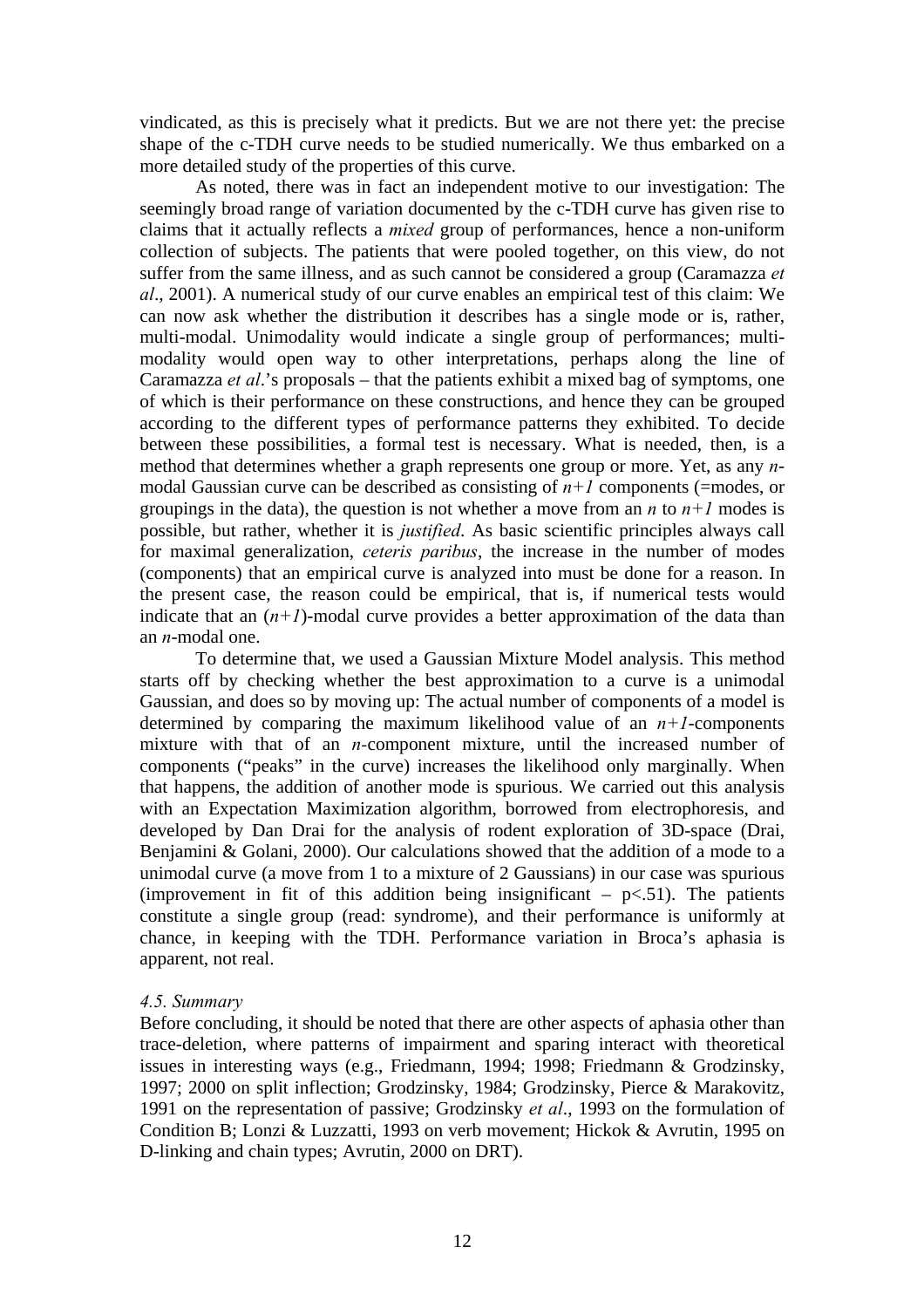Returning to the main, there are three ideas that pertain to the mapping from deficient syntactic representation onto performance rates in experiments that measure errors, and collude to yield a uniform account of the receptive patterns in Broca's aphasia: 1. Traces are deleted; 2. *θ*-assignment to moved NPs is augmented by a linear strategy; 3. Deviations from the expected pattern follow from the nature of chancelevel performance: grouping patients' performances together yields a (corrected) Gaussian, whose unimodal nature confirms (in fact for the first time) group uniformity, that is, provides a formal argument in favor of the syndrome-based approach to Broca's aphasia. Next, when this observation is translated into a localizing claim, the conclusion is clear: **Broca's region is critically involved the computation of XP-movement in receptive language.** Having established that, we can proceed to view Broca's region from the angle of the healthy brain, as evidenced through functional imaging of movement. The TDH seems to have a fairly straightforward translation from the pathological to the normal functioning of left Broca's region: If the ability to compute movement is wiped out by damage to this area, then in the healthy brain, LIFG should be activated by syntactic movement.

# **5. Finely Tuned Receptive Syntactic Operations in the Healthy Brain: Role of LIFG in Movement**

## *5.1. Anatomical Variation: A Caveat*

Lesion data have received a bad name not only due to the apparent variation in scores; it has also been argued that as natural experiments, they produce lesions whose size is so large and variable that it prevents accurate localization. These problems have led some to shy away from aphasia research. The advent of the new imaging technologies – PET and fMRI – has given people the feeling that these problems are solved, and that the past can be left behind, never to be revisited (see Grodzinsky, 2002 for a critical appraisal). I have participated in this shift to imaging as well, yet somewhat cautiously. Let me tell you why.

 Neuroimaging techniques have undergone impressive development. Analytic methods have managed to rid the observer from considerable amounts of noise; image distortion has gone down, the number of slices, and the speed of data acquisition have gone up significantly. Resolution, speed and accuracy of images will no doubt improve further, as this field has been attracting not only huge amounts of research funds, but also the best and brightest young minds in neuroscience. Yet certain problems will not go away: the human brain exhibits large variability at both the topographic and cytoarchitectonic levels. This complicates precise anatomical maps of function, as it sets an upper bound on resolution. The shape of Broca's region has been shown to be variable at both levels (Tomaiuolo *et al*., 1999; Amunts *et al*., 1999), and the correspondence between cytoarchitectonic boundaries and topography is both poor and variable. These studies are based on large samples (50 subjects in Tomaiuolo *et al*., 10 subjects in Amunts *et al*.), enabling the construction of probability maps that attach a number to a point in the reference space (Tallairach & Tournoux, 1988), which represents the number of subjects whose Broca's region touched that point, hence the probability that this particular anatomical structure is part of Broca's region. The process begins by normalizing all brains to a single template, and then superimposing the relevant region on it. Anatomical variation, which is rather high, leads to poor inter-brain overlap, which means that these probability maps cover large cortical areas. That is, the union of all Broca's regions in all brains results in a volume substantially greater than any Broca's region in a single brain.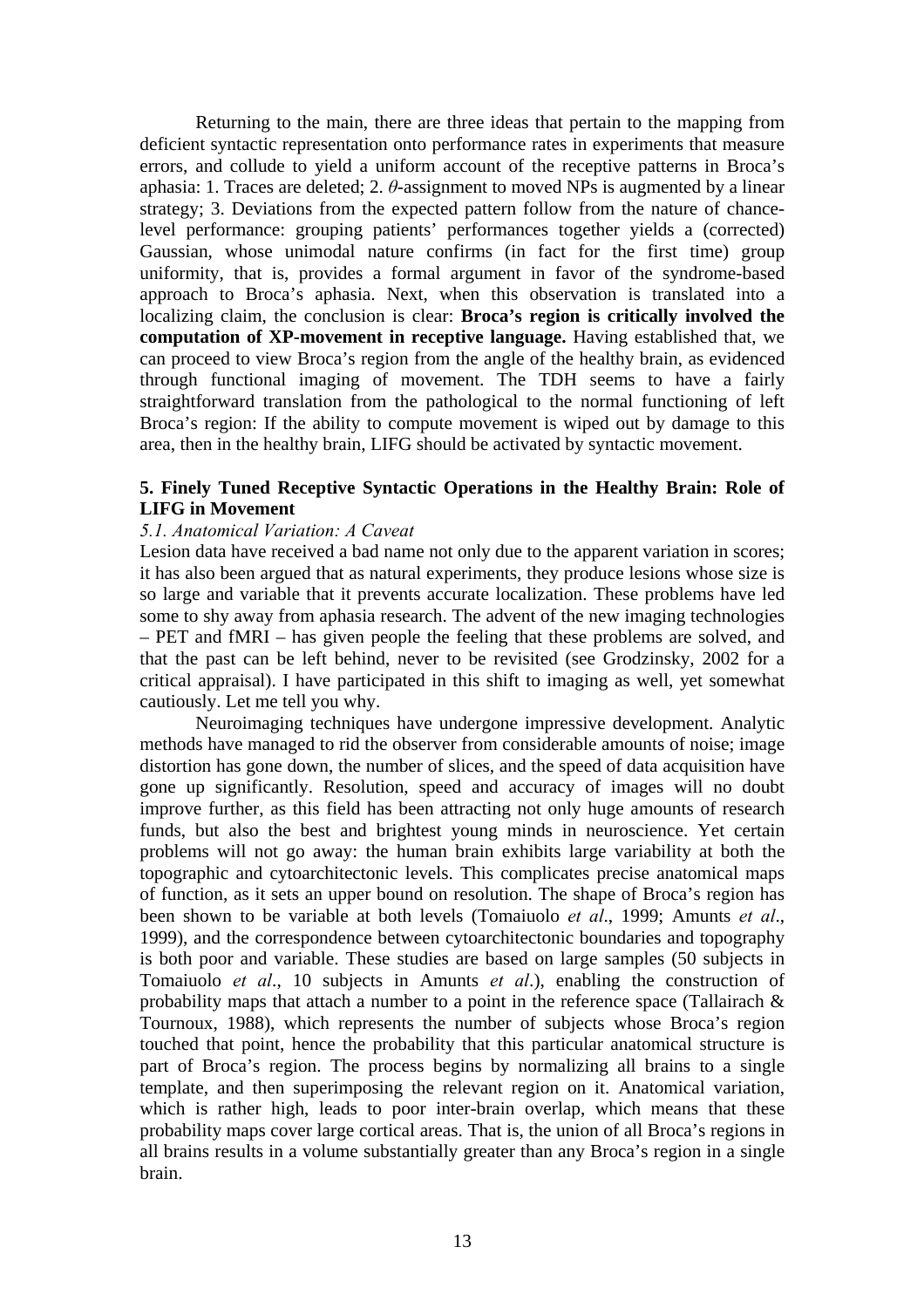It is here that a comparison between lesion and imaging data is in order: Given that sentence processing depends on relatively large chunks of neural tissue, it is not at all clear (and in any case, has not been demonstrated) that for language investigations, the spatial resolution of images is any higher than that obtained through lesion studies. This is an important caveat to bear in mind as we get to the home stretch: A review of some preliminary work on the imaging of syntactic movement in the healthy brain.

## *5.2. Step I: Imaging "Sentence Complexity"*

Beginnings are always difficult, and thus the first studies of sentence comprehension were less syntactically detailed than one would have wished. Early efforts looked at the putative "processing difficulty" of different sentence types (Stromswold *et al*., 1996; Just *et al*., 1996), claiming that signal intensity in left and right Broca's and Wernicke's regions increases with "difficulty"; later, it turned out that anatomical overlap among studies was fairly poor (see Ben Shachar *et al*., in press, for a critique). Experience with the linguistic interpretation of lesion data leaves one with a gnawing sense that the anatomically blurred picture may well be due to the fact that linguistic complexity (and subsequent "difficulty") is not a well defined notion, and its varying interpretations may influence the way experimental materials are selected, and hence may affect experimental results. Building on the aphasia data, we looked for stronger links between movement and the primary language areas of the brain.

## *5.3. Step II: Movement activates Broca's region in fMRI*

When you tease movement apart from (whatever you construe as) complexity, and test it in fMRI, a fairly clear picture emerges: Michal Ben-Shachar has conducted a series of tightly controlled fMRI experiments that probe various aspects of movement in Hebrew, pitted against a fairly simple notion of complexity. Based on the aphasia data, we expected Broca's region to be activated when the ±Movement contrast is tested. First, relative clauses (13a) were compared to sentences with CP complements (13b). The idea was to construct minimal pairs in which several straightforward complexity measures are kept constant (i.e., number of words, propositions, embeddings, verbs, ratio of functional to lexical categories, and more), and contrast object relative clauses (13a) with sentences that have main verbs which take CP complements (13b), so that the resulting minimal contrast would be movement (Ben Shachar *et al*., in press):

- (13) a. 'azarti la-**yalda** [Se-Rina pagSa *t* ba-gina] helped-I to-the-girl that-Rina met *t* in-the-garden *I helped the girl [that Rina met t in the garden]* 
	- b. 'amarti le-Rina [Se-ha-yalda yaSna ba-gina] told-I to-Rina that-the-girl slept in-the-garden *I told Rina [that the girl slept in the garden]*

Complexity, in fact, to the extent that it entered into play, was pitted against our expectations. That is, the only potential difference in complexity between the conditions was the number of arguments of the predicate pairs in each sentence type. When this figure is calculated, the sentence type that does not involve movement (13b) has more argument slots. If anything, it should cause a conservative bias, increasing activation in the -Movement case.

Subjects made grammaticality judgments (each sentence had an ungrammatical counterpart, created by the switching of the verbs in the embedded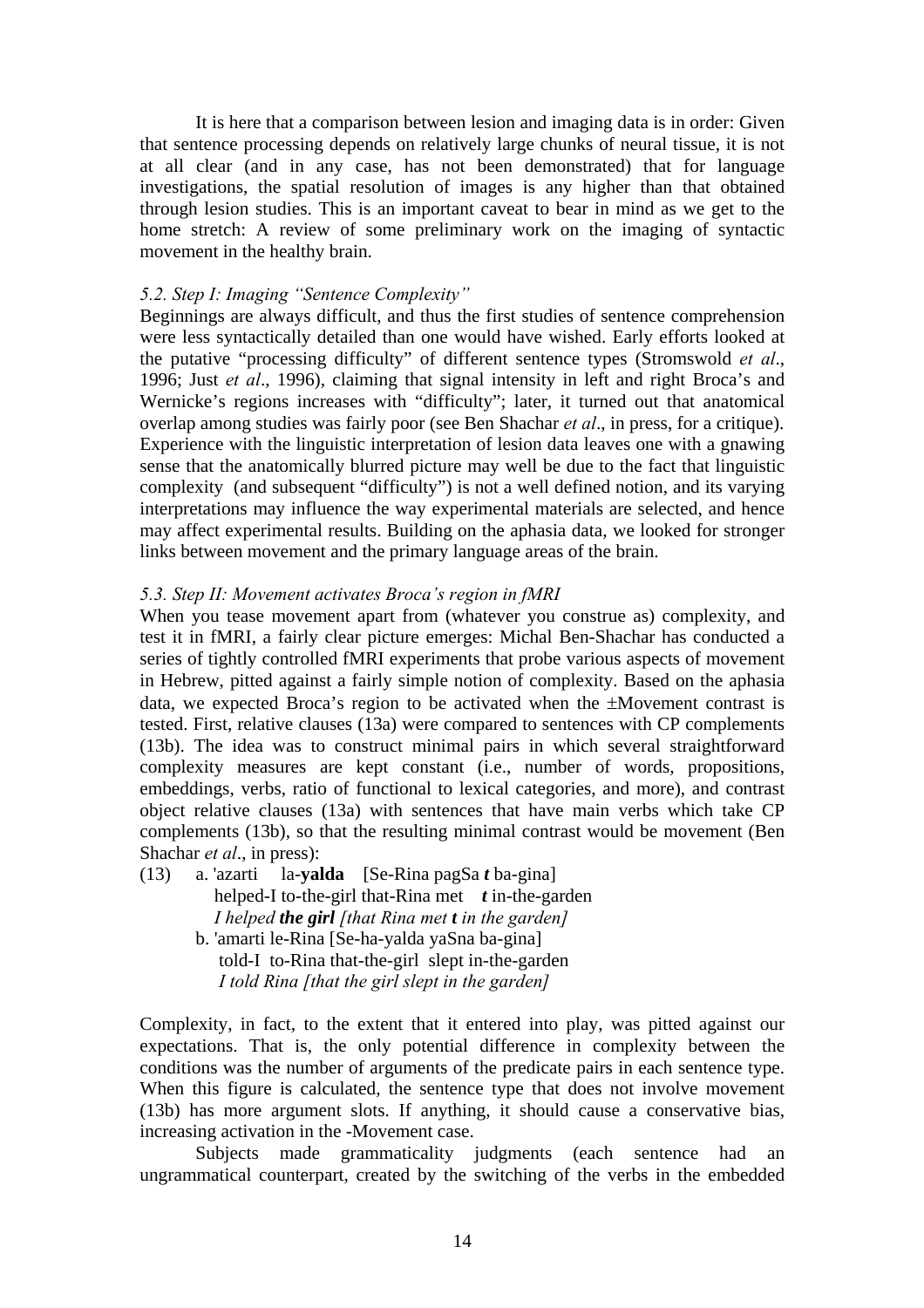sentences in (13) – *meet* for *sleep*). We analyzed the grammatical sentences separately. We found a movement effect: (13a) produced a higher BOLD signal that (13b) in left Broca's region (LIFG, or BA 44, 45) and to a lesser extent, in Heschl's gyri (BA 22, see figure 1) of both hemispheres. Thus the core computational resource for Movement structures is in areas 44,45 of the left cerebral hemisphere, in keeping with the lesion data as described by the TDH. Auxiliary computations occur in temporal areas bilaterally. LIFG (seen in Figure 3) was not only the region with the highest signal intensity, but also, the only region that exhibited left/right asymmetry:



Figure 3: A statistical map associated with movement. Left IFG is the most activated region (Ben-Shachar *et al*., in press)

An intriguing finding noted above – that scrambling patterns with movement in aphasia – actually converges on results from an experiment by Röder *et al*. (2001). This group has conducted an fMRI experiment in German, that looked at different types of embedded clauses with double-objects. The comparison they report gives a coherent (if partial) picture: When sentences in which both objects of an embedded double-object verb are scrambled with the embedded subject (14b), and compared to their non-scrambled counterparts (14a), activation is detected in the very same areas for which we found activations in the Hebrew fMRI experiments, that is, mostly in LFG, with some bilateral temporal activation.

(14) a. Jetzt wird der Astronaut dem Forscher den Mond beschrieben

*Now will the astronaut [to] the scientist the moon describe*

b. Jetzt wird **dem Forscher den Mond** der Astronaut *t t* beschrieben

Finally, additional studies in Hebrew (Ben Shachar *et al*., in preparation) have indicated that this effect is not only localized, but also very robust, generalizing over tasks (comprehension and grammaticality judgment), and over two additional contrasts in Hebrew: a. Embedded wh-questions vs. yes/no questions, b. Object topicalized vs. non-topicalized main clauses ((15a-b) vs. (15c-d)). All contrasts activate overlapping regions. These findings provide an imaging perspective that converges on the TDH. Namely, the same brain regions that implicate disorders in syntactic movement analysis, are the most activated ones in the healthy brain, when syntactic movement operations are called for.

#### *5.4. Step III: Double Objects*

The experiments above provide an imaging perspective on the localization of movement operations. Despite the fact that this research program is just at its beginning stages, we have attempted to take this perspective a step further. That is, we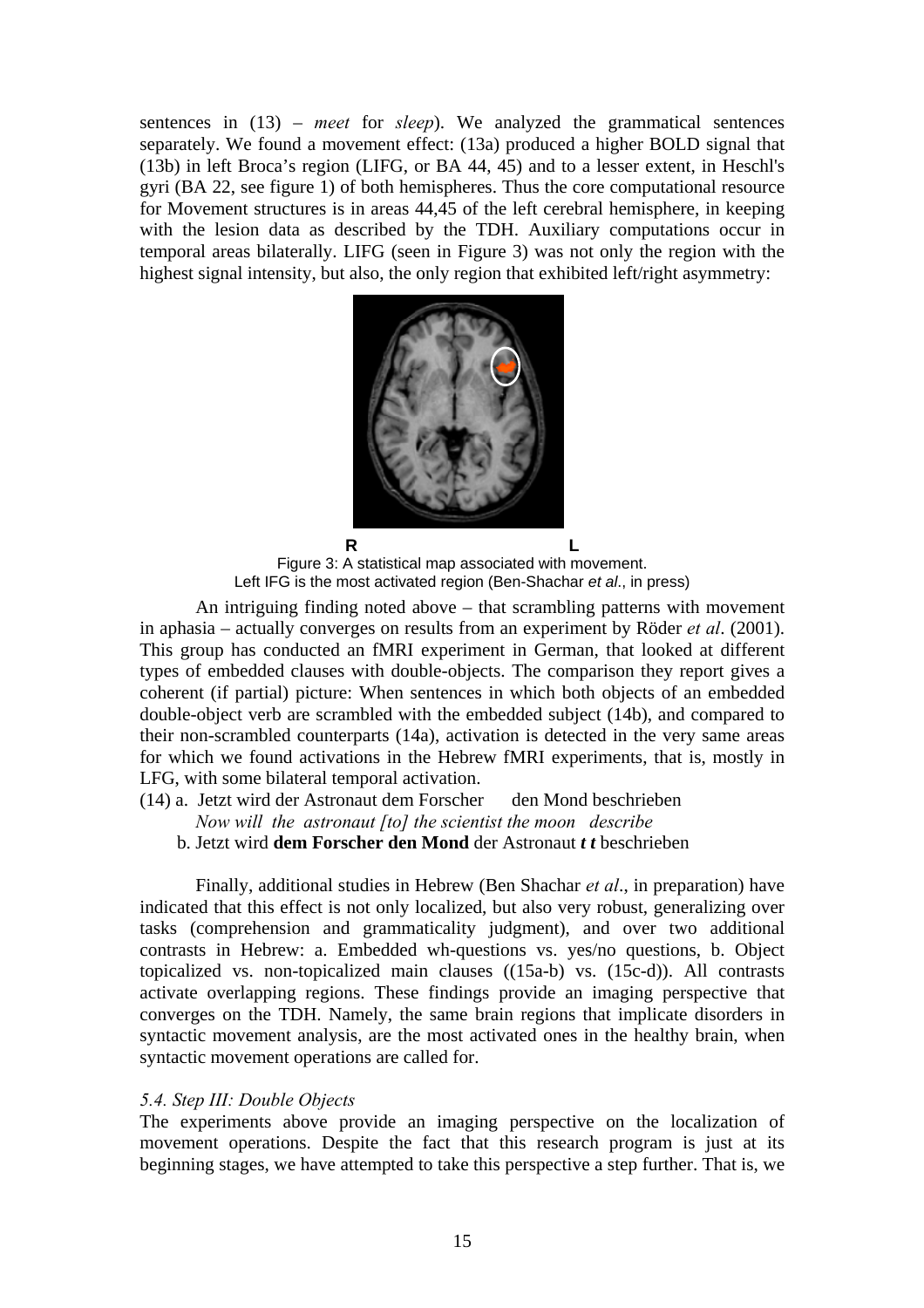tried to see whether it is possible to use the location and intensity of the fMRI signal as a tool for the examination of specific linguistic hypotheses. Ben-Shachar & Grodzinsky (2002) report a study of Hebrew double objects, aimed to get an imaging perspective on the linguistic analysis of this construction. As a first pass, we have focused on 2 main questions regarding this construction (e.g., Larson, 1988; Aoun and Li, 1988):

- (I) What type of movement (if any) is involved?
- (II) Which complement order (dative or double object) is base generated and which is derived?

We tried to answer these questions by constructing an activation map. As the materials in (15) crossed dative shift with topicalization, we compared datives and double objects (15c-d) on the one hand, and their topicalized counterparts (15a-b) on the other hand.

- (15) a. 'et ha-sefer ha-'adom Dani natan la-professor me-Oxford
	- *Acc the-book the-red Dani gave to-the-professor from-Oxford*  b. la-professor me-Oxford Dani natan 'et ha-sefer ha-'adom
		- *To-the-professor from-Oxford Dani gave Acc the-book the-red*
	- c. Dani natan 'et ha-sefer ha-'adom la-professor me-Oxford  *Dani gave Acc the-book the-red to-the-professor from-Oxford*
	- d. Dani natan la-professor me-Oxford 'et ha-sefer ha-'adom  *Dani gave to-the-professor from-Oxford Acc the-book the-red*

Regarding issue (I), an activation-by-region interaction between the dative-shift contrast (15c-d) and the topicalization contrast (15a-b) would imply two distinct operations, while anatomical overlap in activation would suggest that a similar process is invoked in both cases. As to issue (II), following the same logic as in our previous experiments, the relative intensity of the signal in (15c-d) should indicate which is the derived order. Our study thus utilized 2 types of empirical argument: the anatomical locus of the fMRI signal as reflecting uniformity or distinctness of operations (topicalization vs. dative shift); and the relative intensity of the fMRI signal within an anatomical region as reflecting more mental computation (double object vs. dative).

The dative shift contrast yielded two important results: first, it indicated a spatial pattern quite different from that for the relative/complement clause comparison, and the topicalization contrast (to which it was compared directly). Specifically, the comparison between (15c) and (15d) activated two frontal regions in the *right cerebral hemisphere*, and not any of the topicalization-related regions. This difference not only suggests that a different type of operation is involved, but also, and quite surprisingly, it provides a preliminary indication against the commonly held belief that syntax is exclusively in the left hemisphere, and that none is represented on the right side of the brain (see Grodzinsky, 2000a, for a review of this literature).

Moreover, when the relative intensity of the BOLD signal is measured in the two right frontal regions that are sensitive to the dative-shift contrast, it is significantly higher for double objects (15d) than for datives (15c), suggesting that Hebrew double objects are more demanding than datives, and providing an indication of their derived nature.

# **6. An afterthought**

This paper provides a selective review of empirical reasons to believe in the neural modularity of syntax in the domain of receptive language. The brain seems to be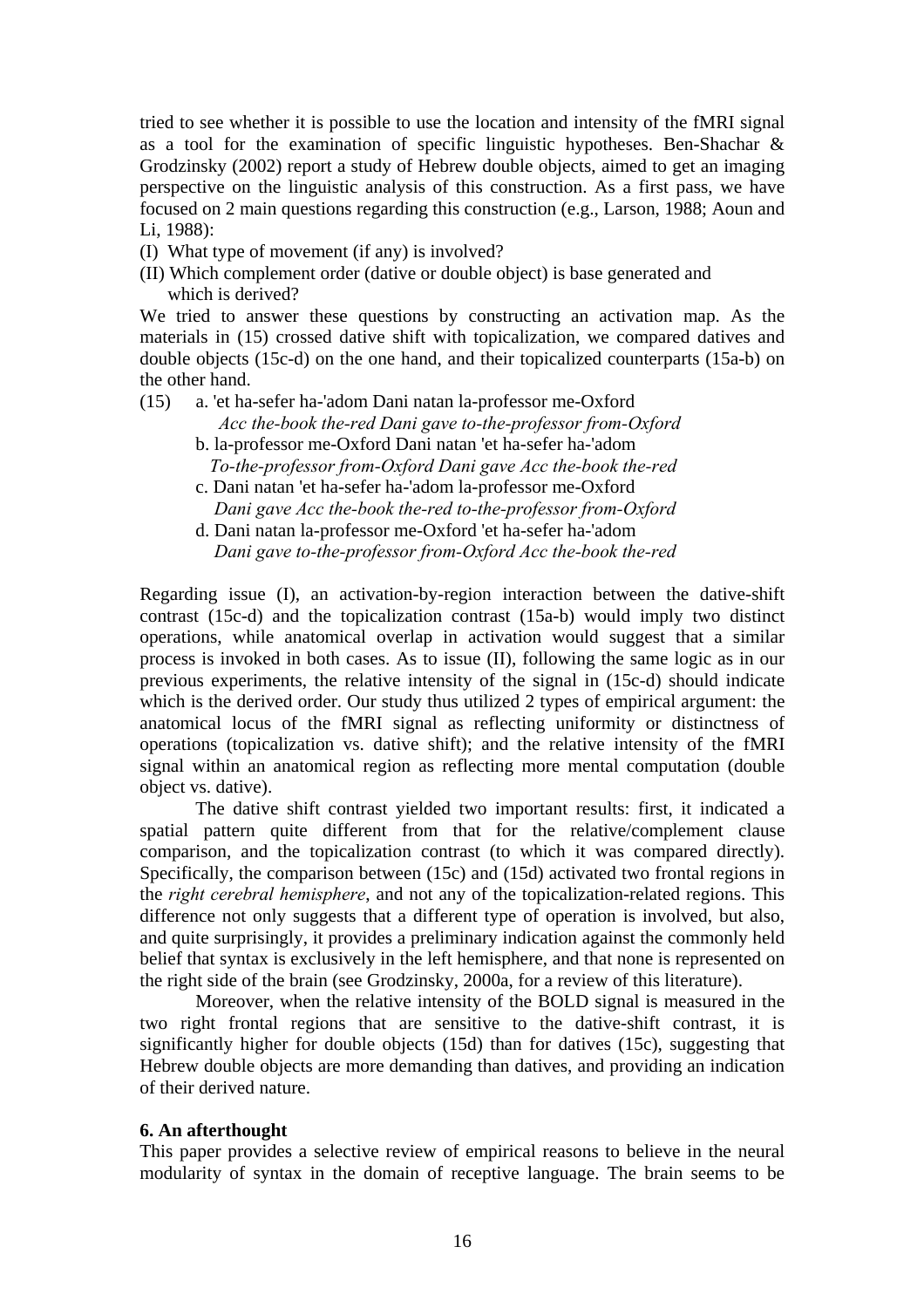making fine-grained syntactic distinctions, gleaned through investigations of errors aphasics make, and BOLD responses monitored in the brains of healthy subjects through fMRI. Many questions remain unanswered (others are discussed elsewhere), yet the claim that left Broca's region handles movement of phrasal constituents seems to be massively supported. Cross methodological research programs such as the one just presented, that combine behavioral lesion studies with neuroimaging of healthy language point to the great potential in neurolinguistics: They allow refined testing of modular linguistic as well as anatomical hypotheses.

#### **Acknowledgement**

I would like to thank Jonathan Bobaljik and Danny Fox for their helpful comments.

#### **REFERENCES**

Aoun, J., and Li, Y. A. (1989). Scope and constituency. *Linguistic Inquiry 20*, 141-172.

- Amunts, K., A. Schleicher, U. Bürgel, H. Mohlberg, H.B.M. Uylings & Zilles, K. (1999). Broca's region revisited: Cytoarchitecture and intersubject variability. *Journal of Comparative Neurology, 412*: 319-341.
- Amunts K. and K. Zilles. (2001). Cytoarchitectonic mapping of the human cerebral cortex. In Naidich T. Yousry T., Mathews V., eds., *Neuroimaging Clinics of North America on Functional MR Imaging*. New York: Harcourt.
- Avrutin, S. (2000) Comprehension of Wh-questions by children and Broca's aphasics. In Y. Grodzinsky, L.P. Shapiro, & D.A. Swinney (Eds.), *Language and the Brain: Representation and Processing.* Academic Press, San Diego, 295-312.

Avrutin, S. (2001). Linguistics and agrammatism. *GLOT International, 5,* 3-11

- Badecker, W., and A. Caramazza. (1998). Morphology in aphasia. In Zwicky, A., and Spencer, A. (eds.). *Handbook of Morphology*. Oxford: Blackwell.
- Ben-Shachar, M., Hendler, T., Kahn, I., Ben-Bashat, D., and Grodzinsky, Y. (in press). The Neural Reality of Syntactic Transformations: Evidence from fMRI. *Psychological Science*.
- Ben Shachar, M. & Y. Grodzinsky. (2002). On the derivation of Hebrew double objects a functional imaging investigation. Paper presented at NELS 33, MIT.
- Ben Shachar, M., T. Hendler and Y. Grodzinsky. (in preparation). Functional imaging of questions.

Beretta, Alan, Cristina Schmitt, John Halliwell, Alan Munn, Fernando Cuetos and Sujung Kim (2001). "The effects of scrambling on Spanish and Korean agrammatic interpretation: why linear models fail and structural models survive." *Brain and Language, 79***,** 407–425*.*

Berndt, R. S., Mitchum, C. C., & Haedinges, A. N. (1996). Comprehension of reversible sentences in ''agrammatism'': A meta-analysis. *Cognition, 58***,** 289–308.

Blumstein, S. (1972). *A Phonological Investigation of Aphasia*. The Hague: Mouton.

- Bobaljik, J. D. 2002. A-Chains at the PF interface: Copies and covert movement. *Natural Language and Linguistic Theory* 20:197-267.
- Broca, P. (1861) Remarks on the Seat of the Faculty of Articulate Language Followed by an Observation of Aphemia (trans. G. von Bonin), in *Some Papers on the Cerebral Cortex* (Springfield: Thomas, 1960).
- Brodmann, K. (1909). *Vergleichende Lokalisationslehre der Grosshirnrinde in ihren Prinzipien dargestellt auf Grund des Zellenbaus*. Verlag von Johann Ambrosius Barth, Leipzig [published as *Brodmann's 'Localisation in the Cerebral Cortex'*, translated and edited by L.J. Garey, 1999].

Burchert F., R. de Bleser & K. Sonntag. (2001). Does case make the difference? *Cortex* 37, 700-703

- Caplan, D. & G. Waters. (1999). Verbal working memory and sentence comprehension. Behavioral and Brain Sciences, 22, 77–126.
- Caramazza, A., Capitani, E., Rey, A., & Berndt, R. S. (2001). Agrammatic Broca's aphasia is not associated with a single pattern of comprehension performance. *Brain and Language, 76***,** 158- 184.

Chomsky, N. (1995). *The Minimalist Program*. Cambridge, MA: MIT Press.

Damasio. A. 1992. Aphasia. *New England Journal of Medicine, 326*, 531-539.

- Drai D., Benjamini Y. & Golani, I. (2000) Statistical discrimination of natural modes of motion in rat exploratory behavior. *Journal of Neuroscience Methods, 96,* 119-131.
- Drai, D. & Y. Grodzinsky. (1999). Syntactic regularity in Broca's aphasia: there's more of it than you ever imagined. *Brain & Language, 70*, 139-143.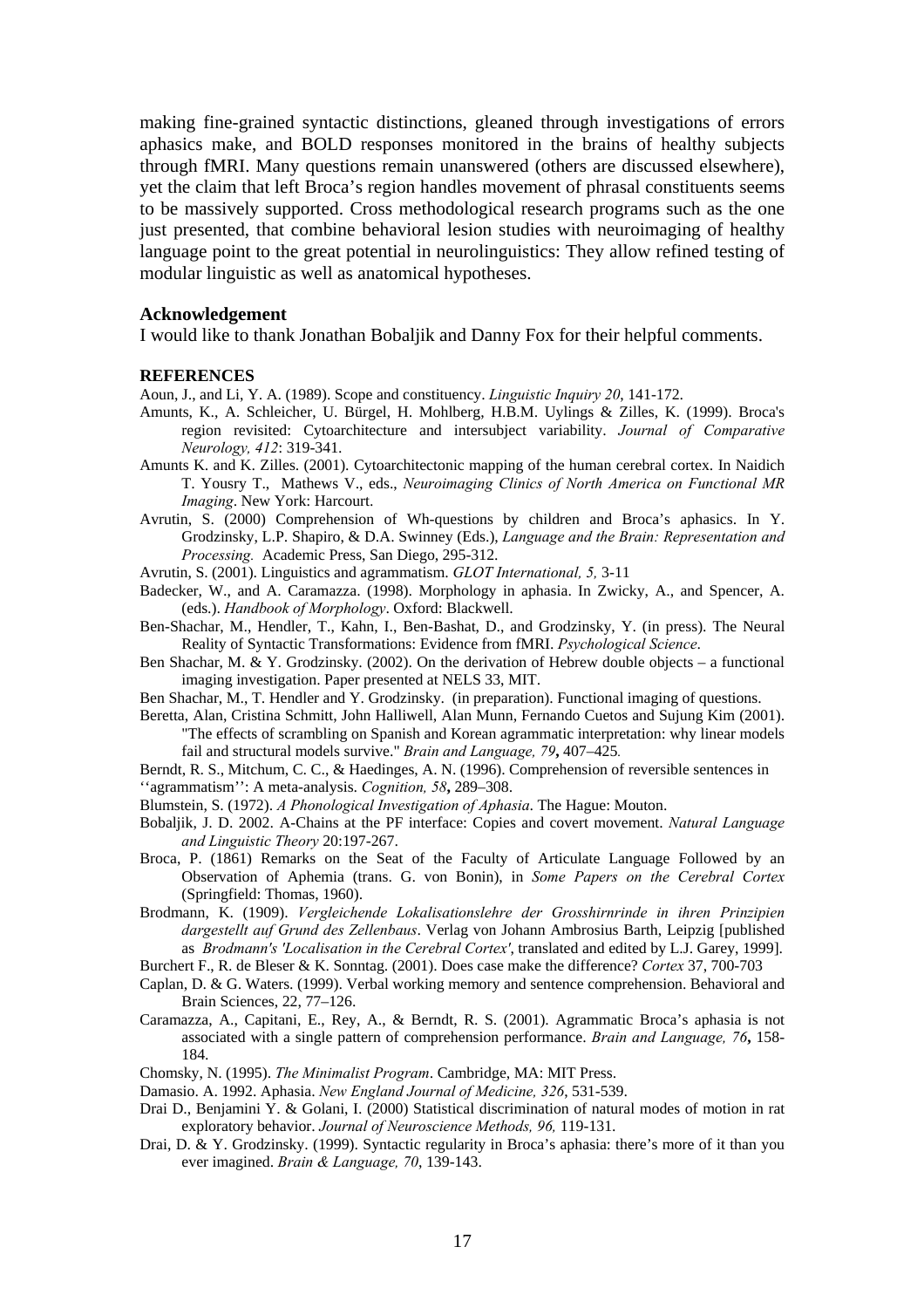- Drai, D., Y. Grodzinsky & E. Zurif. (2001). Broca's aphasia is associated with a single pattern of comprehension performance. *Brain & Language, 76***,** 185–192.
- Embick, D. Marantz, A., Miyashita, Y., O'Neil, W., and K. Sakai A (2000). Syntactic Specialization for Broca's Area. *Proceedings of the National Academy of Sciences* 97:11, 6150-6154.
- Fiebach, C., M. Schlesewsky & A. Friederici. (2001). An ERP investigation of syntactic working memory during the processing of German wh-questions. *Journal of Memory and Language*.
- Fodor, Jerry. (1983). *The Modularity of Mind*. Cambridge, MA: MIT Press.
- Fox, D. (2002). Antecedent contained deletion and the copy theory of movement. *Linguistic Inquiry, 33*, 63-96.
- Freud, S. (1891) On Aphasia: A Critical Study (trans. E. Stengel) (New York: International Universities Press, 1953).
- Friederici, A. & P. Graetz. (1987). Processing passive sentencesin aphasia: Deficits and strategies. *Brain and Language, 30*, 93-105.
- Friedmann, N. (1994). *Morphology in agrammatism: A dissociation between tense and agreement.* M.A. thesis. Tel Aviv University.
- Friedmann, N. (1998). *Functional categories in agrammatic production: a cross-linguistic study.* Doctoral dissertation, Tel Aviv University.
- Friedmann, N. (2000). Agrammatic comprehension of OVS and OSV structures in Hebrew. *Behavioral and Brain Sciences, 23*, 33-34.
- Friedmann, N., & Grodzinsky, Y. (1997). Tense and agreement in agrammatic production: pruning the syntactic tree. *Brain and Language*, **56***, 397-425.*
- Friedmann, N., & Grodzinsky, Y. (1999). Split inflection in neurolinguistics. In L. Rizzi and M.-A. Friedemann (Eds.) *The Acquisition of Syntax: Studies in comparative developmental linguistics*. Longman Linguistics Library Series. Geneva: Switzerland.
- Geschwind, N. (1965). Disconnexion syndromes in animals and man. *Brain* 88:237-294; 585-644.
- Geschwind, N. (1979). Specializations of the human brain. *Scientific American*, September.
- Grodzinsky, Y. (1984). *Language Deficits and Linguistic Theory*. Doctoral dissertation, Brandeis University.
- Grodzinsky, Y. (1990). *Theoretical Perspectives on Language Deficits*. Cambridge, MA: MIT Press.
- Grodzinsky, Y. (1995). A restrictive theory of agrammatic comprehension. *Brain & Language, 51*, pp. 26-51*.*
- Grodzinsky, Y. (2000a). The neurology of syntax: language use without Broca's area. *Behavioral and Brain Sciences, 23.1,* 1-71.
- Grodzinsky, Y. (2000b). Anatomical variation and grammatical variation: A comparative approach to movement operations in the brain. Paper presented at the  $31<sup>th</sup>$  meeting of the North Eastern Linguistic Society's special session on neurolinguistics, Washington, DC.
- Grodzinsky, Y. (2002). Neurolinguistics and Neuroimaging: Forward to the Future, or is it Back? *Psychological Science, 11*, 188-193.
- Grodzinsky, Y., A. Pierce & S. Marakovitz. (1991). Neuropsychological reasons for a transformational analysis of verbal passive. *Natural Language & Linguistic Theory, 9*, 431-453.
- Grodzinsky, Y. (In preparation a). Trace Deletion, interpretive principles, and the Copy Theory of Movement.
- Grodzinsky, Y. (In preparation b). Quantitative error analysis in syntax.
- Grodzinsky, Y. & L. Finkel. (1998). The neurology of empty categories. *Journal of Cognitive Neuroscience, 10.2,* pp. 281-292.
- Grodzinsky, Y. M. Piñango, E. Zurif & D. Drai. (1999). The critical role of group studies in neuropsychology: comprehension regularities in Broca's aphasia. *Brain & Language, 67*, 134- 147.
- Grodzinsky, Y., K. Wexler, Y.-C. Chien, S. Marakovitz & J. Solomon. (1993). The breakdown of binding relations. *Brain & Language, 45.3*, pp. 396-422.
- Hagiwara, H. and P.Caplan. (1990). Syntactic Comprehension in Japanese aphasics: Effects of Category and Thematic role order. *Brain & language, 38*, 159-170.
- Hickok, G. and S. Avrutin. (1995). Comprehension of Wh-questions by two agrammatic Broca' aphasics. *Brain & Language, 51*, 10-26.
- Hughlings-Jackson, John. (1878). *Selected Writings of John Hughlings Jackson*, ed. James Taylor (London: Hodder and Stoughton Limited, 1931-1932), Vol. 2: Evolution and Dissolution of the Nervous System and Speech, pp. 154-204.
- Jakobson, R. 1941. *Kindersprache, Aphasie und algemeine Lautgesätze* [translated as *Child Language, Aphasia, and Phonological Universals*. The Hague: Mouton, 1968].